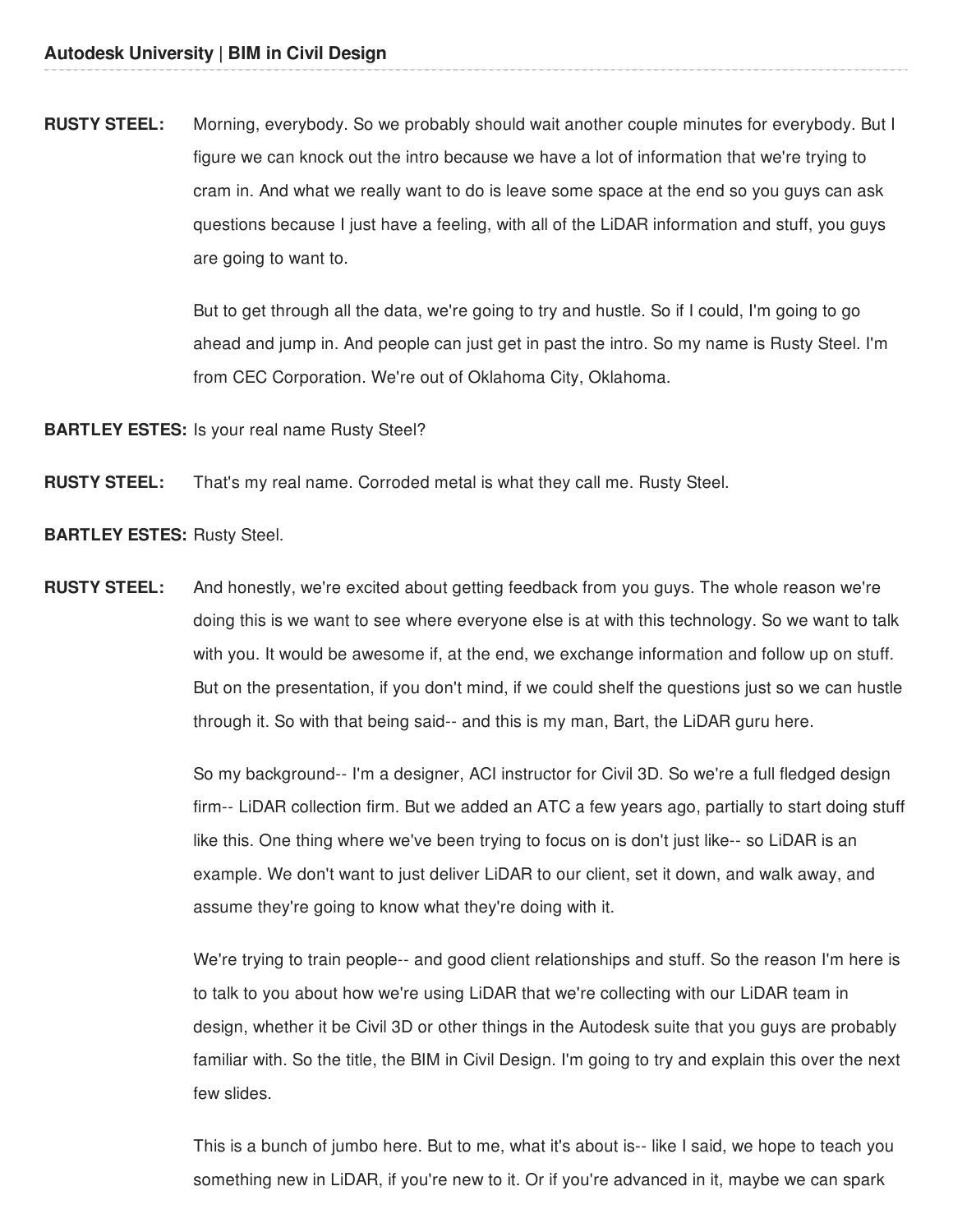up more conversations going forward. But we want to talk about LiDAR. And basically, we want to talk about how it comes into the software-- different platform.

something new in LiDAR, if you're new to it. Or if you're advanced in it, maybe we can spark

So the reason we threw BIM in there is-- it's just a word we're all using. And I know everybody's used to it in the facilities in the vertical stuff. But we're starting to say things like SIM or TIM in our transportation industry.

But to me, it's all about models. It's all about bringing multiple models in from different groups in real time, as much as you can. And that's the whole goal with BIM to me, a central model, intelligent, being updated from different ways.

I threw this together real quick. So that's a traditional workflow, how I see it. But I did the second one because I think this more fits what we're going to talk about today.

We're going to start with some existing stuff-- the point cloud. And we're going to talk about how linework's being generated because we all will come to agree that, right now, we got to continue to do 2D plans. We got to have that linework. We can't just work with a point cloud. But we're going to throw out some ideas on things we're trying, specifically on a job where we need to be efficient because of budgets and things like that. So some new ideas we're trying.

We're going to jump into things like InfraWorks. I'm not going to go nuts in InfraWorks. That's not what this class is for. But we're going to show you how LiDAR's coming into it, how we're using it, and then carry in to things like Civil 3D, building that AMG proposed model because, once again, we're trying to mesh models together, make sure they blend right. And the whole goal is virtually construct the project in the office to eliminate errors.

So over here, our facility friends. Right there. Blending multiple models. They're seeing clash detection. They're seeing other things. Same thing over here in our world.

We're not going to spend a lot of time talking about utilities clashing. But I think, ultimately that's where all this is headed. We're going to spend more time-- or I am specifically talking about blending existing surface models, be it from LiDAR, with LiDAR, proposed models, and meshing them all together and trying to build a good grade ready model, whether it's for earthwork or stringless paving or things like that.

So if you guys haven't seen this slide, it's a good one. What it means basically is the ability to affect the project as the project goes along is more challenging and more costly. That's what 1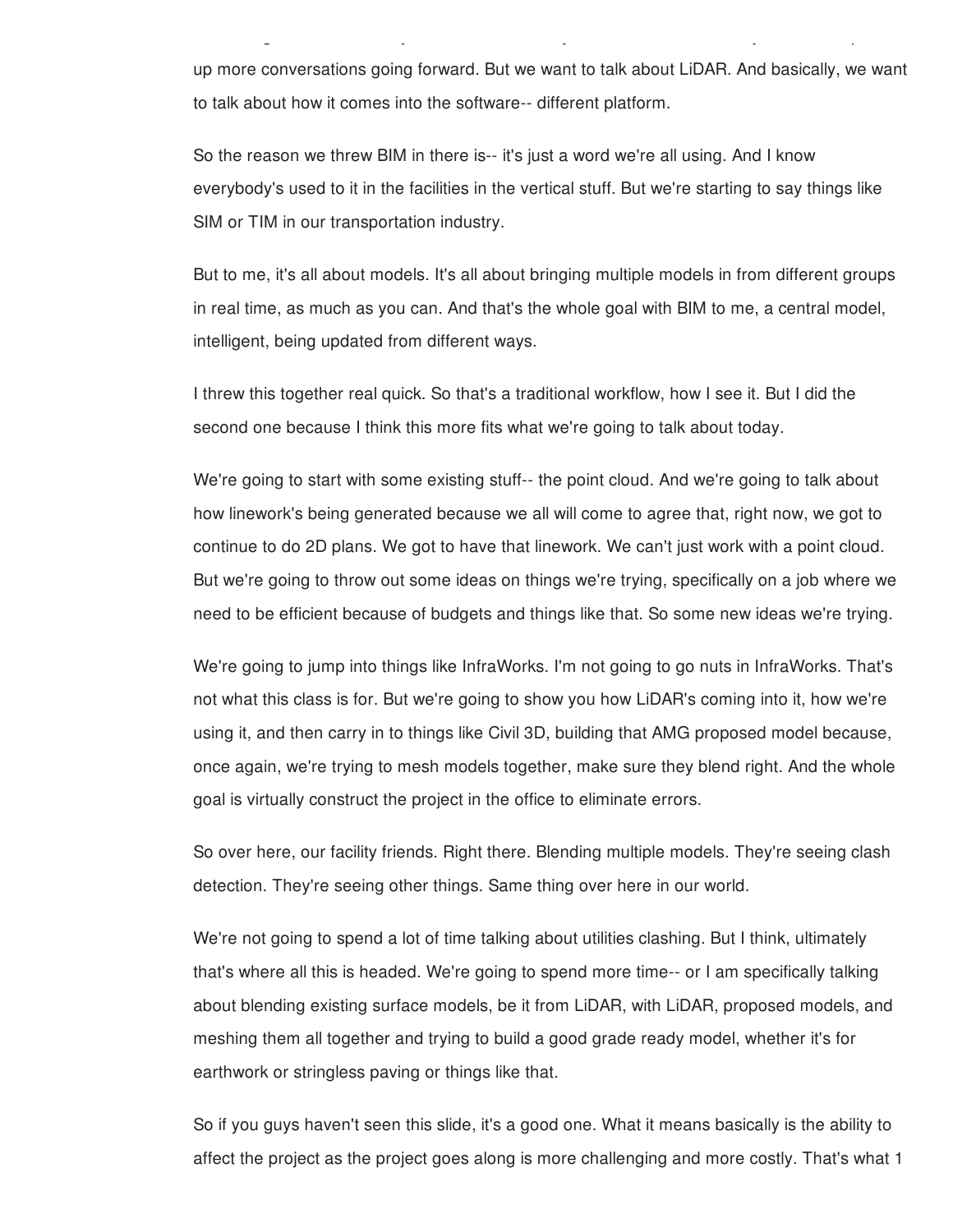and 2 are representing. And 3 is where we're at as an industry right now.

Basically, like I said earlier, we're doing our 2D planes. We're throwing them into the field. And the contractor is making it work the best he can. And a lot of RFIs. A lot of change orders.

So I think everybody's on board with we want to try and use this 3D software, and construct it, and find those busts in the office, and slide that bell curve over, and try and save everybody money. So that's a quick little intro. But once again, a reminder, what we're doing here is blending all the different models together.

So we got to start with LiDAR. That's a great tool for us. So Bart is going to give you guys some background on that.

**BARTLEY ESTES:** Thank you, Rusty. Like Rusty was saying, my main role and the whole reason I'm here is to talk about LiDAR specifically. I'm not a designer. I'm not an engineer. I work in the survey division.

> And my area of expertise is LiDAR. So what I'm going to do is give you fundamental concepts, the basics. And we'll get into the weeds a little bit just on how LiDAR work. And then I'll feed it back to Rusty where he can talk about where that feeds into the workflow of BIM.

So before we get started, can I see a raise of hands of who is currently using LiDAR data, using point clouds, knows how it's in your workflow. So we have a few. That's good. Is there anybody who knows what point clouds are but are looking on how maybe they could fit it into their workflow-- not super comfortable. A few more.

Who has a very basic understanding and just knows that point clouds are called point clouds? We got one guy. Awesome. So we're going to start with just the very basic fundamentals. This is going to be a snoozer for a lot of people. But I'm going to go through it step by step and explain how LiDAR works. And we'll step through it so that we're all on the same level here.

**RUSTY STEEL:** Please, don't do that.

**BARTLEY ESTES:** I'm totally kidding, you guys. We're literally going to start with what is LiDAR. LiDAR is an acronym. It stands for Light Detection And Ranging. It's a survey technology, remote sensing technology.

That's just a fancy way to say it's survey technology. LiDAR works a lot like a total station on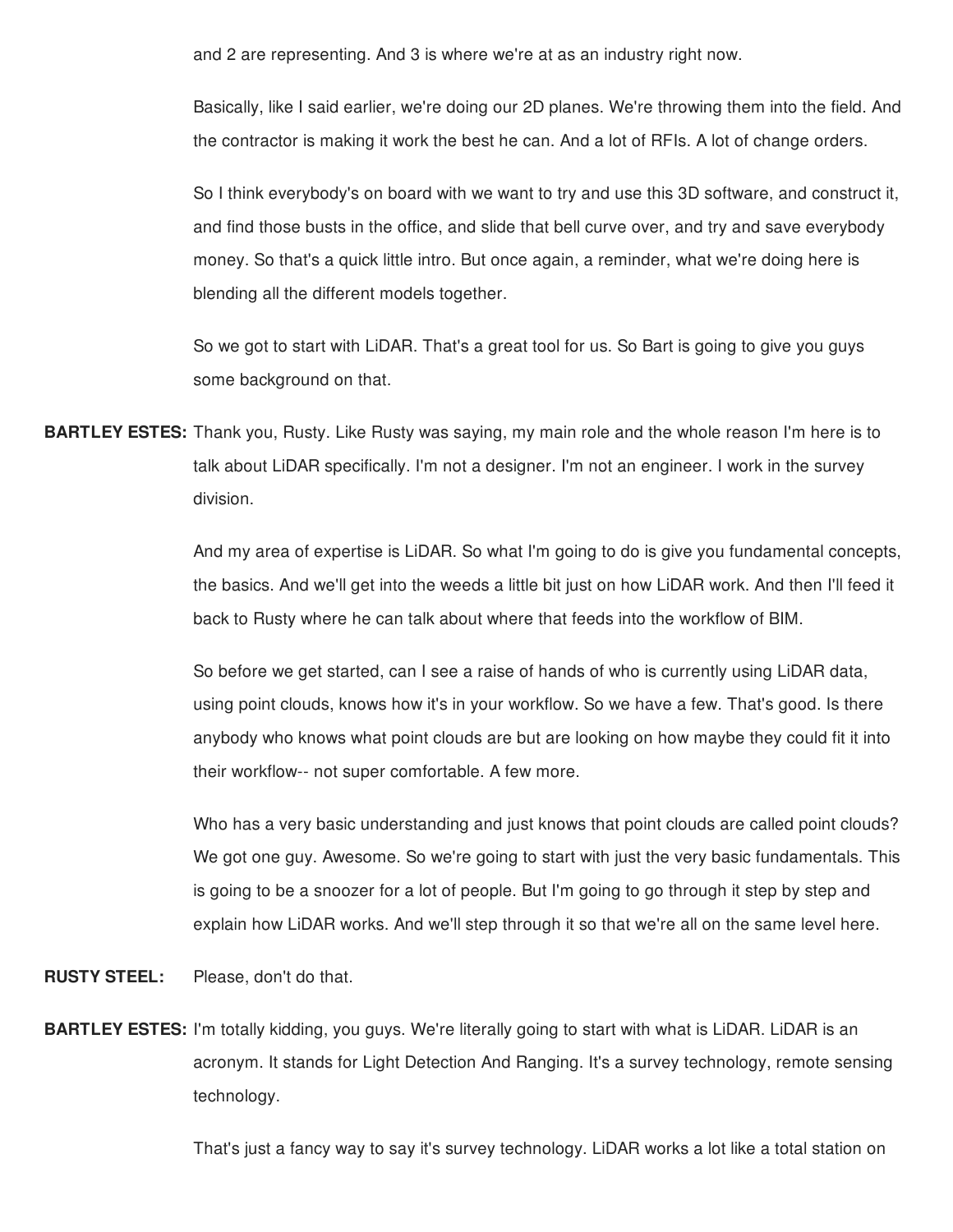steroids. It's just putting out tons of shots every second.

It's using infrared lasers, infrared light, pulses of light to collect the points that it's collecting. You probably all know that the data set is known as a point cloud, commonly. Terms that get thrown around-- LiDAR, 3D laser scanning, point cloud data. It's all the same thing, just so we're all on the same page.

LiDAR sensors are typically putting out around sometimes a little bit more than a million pulses every second. So the point cloud is literally made up of survey points. So you're getting around a million survey points every second.

And each point, obviously, has a xyz coordinate, but also intensity. So the sensors are putting out pulses of light. It's actually illuminating the object that it's sensing, which is why, in the point cloud data, we can see things like striping. White concrete looks different than asphalt. And things like that.

Some fast facts that are kind of universal across all LiDAR applications and all why are platforms is data density. You're going to hear us talk a lot about density today. And there are varying levels of data density between LiDAR platforms. But please, keep in mind, no matter what platform you're using, when it comes to LiDAR, the data is very dense. You are getting a lot of points.

Accuracies range between sensors. There are GIS grade systems, all the way up to survey and engineering grade systems. That's what our expertise and our level of work is with. We're an engineering firm. So I have primarily only dealt with those survey grade type systems.

The data acquisition window-- a lot of people try to compare LiDAR with traditional photogrammetry or remote sensing. And there's a lot of things that limit photogrammetry, like time of day. You, obviously, need to fly during the day time.

You want to wait for leaf-off conditions. You want to wait towards the end of the year. With LiDAR, because we're not using images, we're actually using laser pulses that can penetrate things, like vegetation. You don't really have to worry about leaf-off conditions. You're going to get through the trees. You're going to get through the grass.

And like I said earlier, we're using pulses of light to collect that data. The lasers are illuminating the objects they're collecting. You can collect LiDAR data in complete darkness. We collect data at night all the time, specifically with our mobile system, which I'll talk about a little bit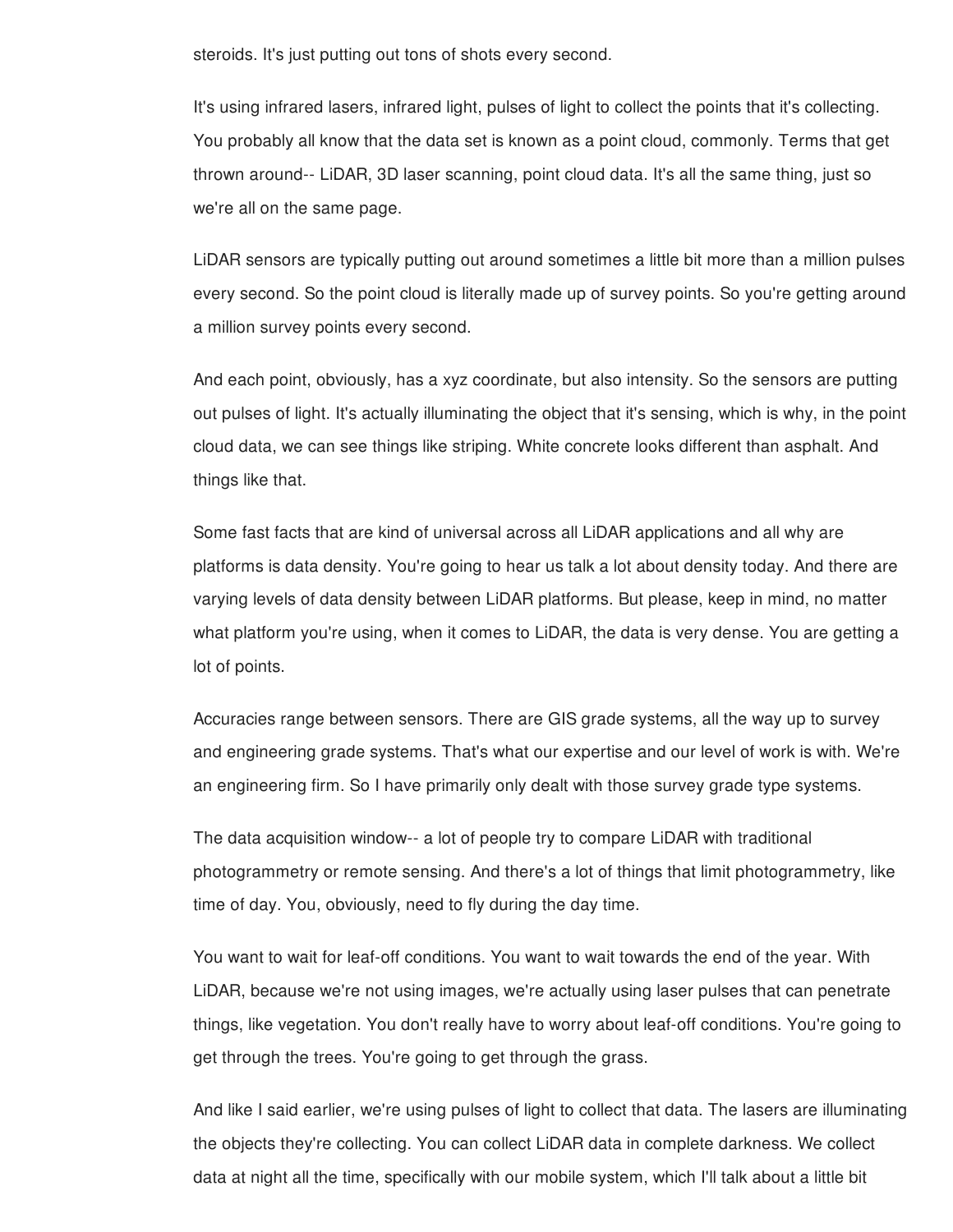more later on. But we actually prefer to collect at 3:00 in the morning just because there's not as many cars on the road.

And many different platforms-- I kind of already have touched on a few. And we'll talk more about the more common ones here, in just a little bit. But LiDAR is just a overall technology. It's a sensing technology. It can be mounted on just about anything, an airplane, helicopter, a vehicle, a UAV-- which we'll talk a little bit about. But you can mount a LiDAR sensor on just about anything.

I'm not going to go through all of these. If you have questions on how all of the different components within a LiDAR system actually produces the data-- you and I talked a little bit about it before we got started here. But these are basically just the ingredients that go into the recipe for how LiDAR data is collected. If you have questions about it later on, please come down and I'll be happy to nerd out with you.

So the platforms. These are the more common platforms, aerial, mobile and terrestrial. They all kind of touch on a few-- make points about each of those.

So aerial LiDAR, in my opinion, is the most versatile, mainly because of project accessibility. If you can fly over it, you can collect LiDAR data. You don't have to worry about can the vehicle find a route there. Literally, if you can fly over it, you can collect data.

You can cover more ground, obviously. Aerial LiDAR is the way to go if you're trying to get a DM for an entire county. Aerial is probably the only way you can go about achieving that.

I put lower point densities, but I want to preface that with, remember, I'm talking in relation to other LiDAR platforms. The point density is still very, very high.

But just in relation to other platforms, aerial is your lowest. You're flying higher, you're flying faster, the amount of pulses are a little bit lower, right now. And so you're just not getting as many points on the ground. But here's an example of an aerial LiDAR dataset. That's still a ton of data. You can do a lot with that.

One of the negatives, I think, that comes along with areal LiDAR is higher operational costs. That kind of ties in stringent mission planning, as well. It's not as easy as jumping in the car and going and collecting data. You have to go through the rigmarole that it takes to get an airplane or a helicopter in the sky. So there is a little bit more planning that goes into a data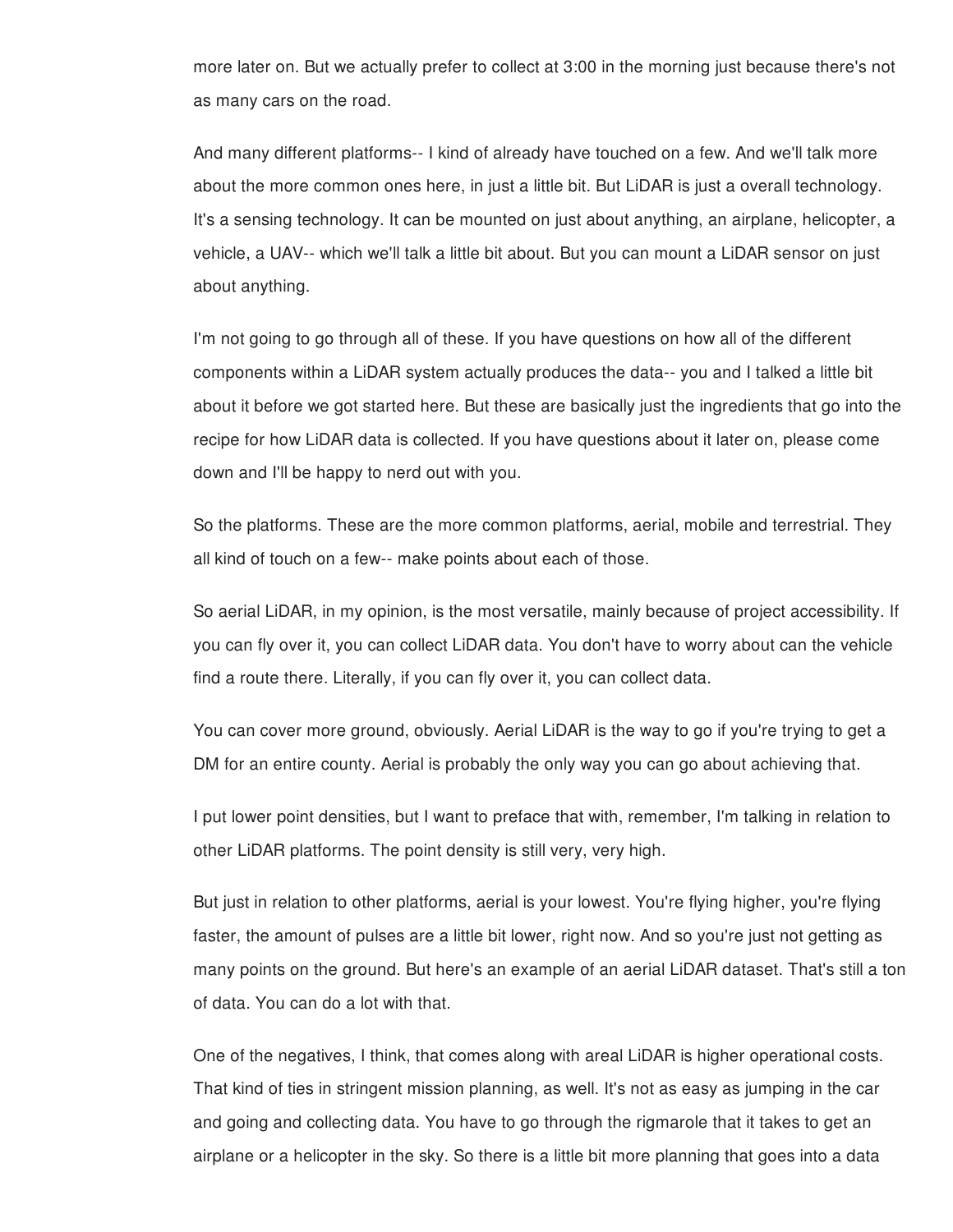collection for aerial.

**RUSTY STEEL:** Bart, can I jump in? We can go back.

**BARTLEY ESTES:** Sure.

**RUSTY STEEL:** And also, this is obvious, but if you wanted to collect under that bridge, he's obviously not doing it with aerial LiDAR. That's another thing to keep in mind.

**BARTLEY ESTES:** Correct.

- **RUSTY STEEL:** But with this tool, he can.
- **AUDIENCE:** Does accuracy change?
- **RUSTY STEEL:** Does accuracy change?
- **BARTLEY ESTES:** Yes. Very little. I will talk about it a little bit more as we get down the road. Whoever you are having collect your mobile LiDAR data or just LiDAR data in general, make sure you're getting an accuracy report. Make sure they're setting survey control because, at the end of the day, if you're utilizing survey control, it's all going to be survey grade. But there are companies out there that will fly survey grade data, and it's not.
- **RUSTY STEEL:** So since he's talking about control, I want to take the opportunity to say, traditional survey- boots on the ground-- in our opinion, is not going away. This is just an added tool to add to the bucket. A long time ago, we added total stations. Then the rovers came.

And now, this came-- you still have to have boots on the ground. Section work. Utilities being shot. We're not trying to imply that this is better than that, and that's going away, this is taking it over. They team up. We have traditional surveyors and always will. We need to do the control specifically--

**BARTLEY ESTES:** At the end of the day, LiDAR is just a survey tool, just like anything else. So the next thing I'm going to jump into is mobile LiDAR. This is my bread and butter.

> This is what most of my experience is with. This is my baby over here, back home. I'm missing her dearly.

> But mobile LiDAR is used for high density corridor surveying, typically roads, and bridges, highways, things like that. The mobile system, because we're driving slower than an airplane is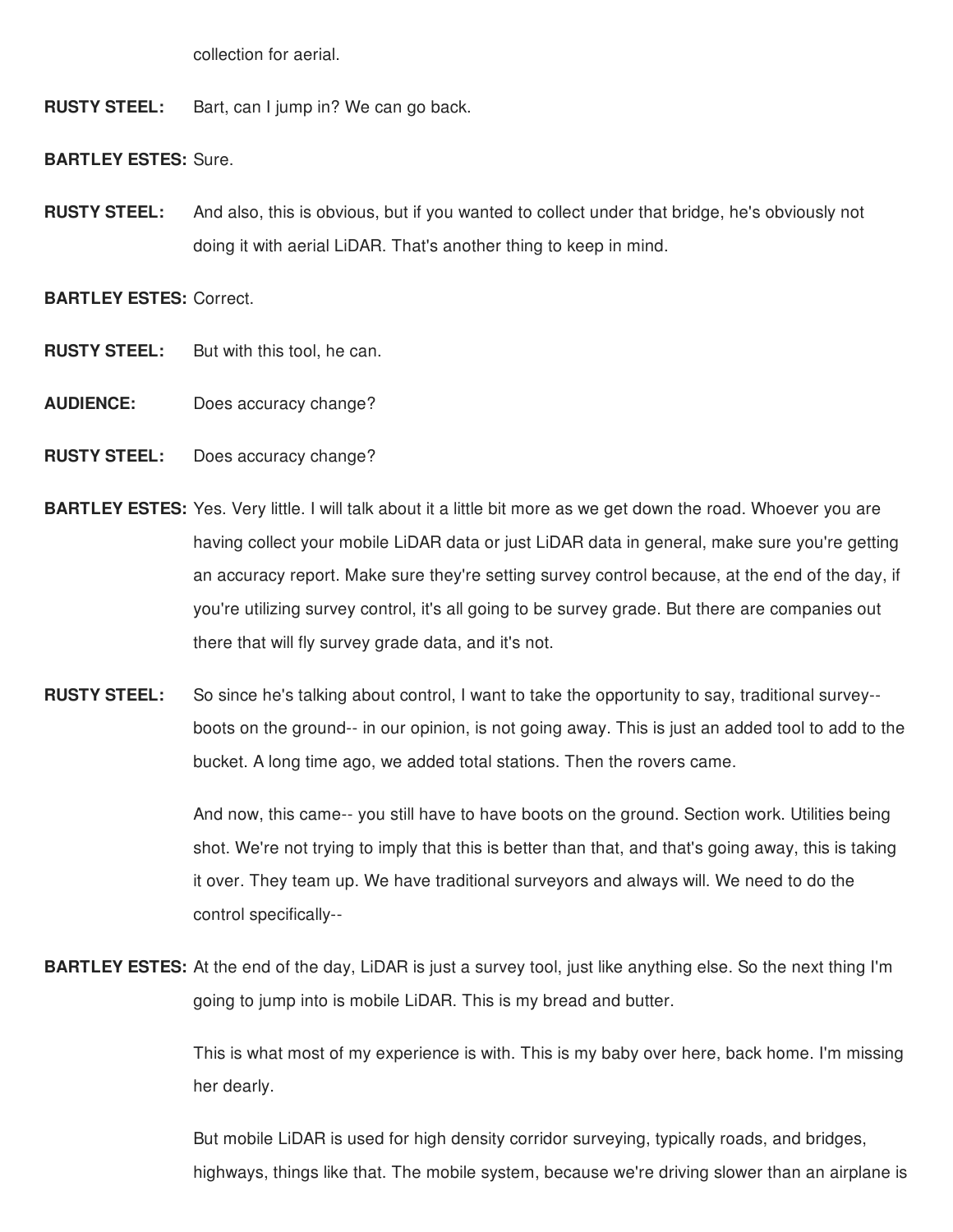flying, the system is actually putting out more pulses per second. Our data densities in mobile LiDAR are very high. And we'll see a example of that, I think, in this video that may or may not be hard to see.

I talked about setting control. Most mobile LiDAR systems-- there's a few of them out there that are GIS grade. But most mobile LiDAR systems are engineering or survey grade and achieving those accuracies.

The LiDAR system collects at posted speeds. So it's not like you're shutting down a lane of traffic and you're having to putt down the highway at 10 miles an hour. We've collected parking lot data at 5 miles an hour. We've done a cracking study on a airport runway at 80 miles an hour.

- **RUSTY STEEL:** In between planes. Like, literally one touched down. He chased it at 80 miles an hour. They didn't shut anything down. He drove right behind at 80 mile an hour. And we did a cracking study from it.
- **BARTLEY ESTES:** I'll tell that story very quickly just because it was the most exciting day of my life. It felt like I was in an action movie.

It was a municipal airport. They did not-- they wanted the survey done, but they said, we got tons of planes coming in. We cannot shut the runway down today to go out and shoot it. Said, OK.

We're sitting out on the edge of the runway in the taxiway with the radio with the air traffic control. And I said, you just let me know when I can go. He said, OK.

So we're sitting there. Airplane comes in. And I get on the radio. OK, you can proceed. So I pull out. And as soon as I'm pulling out, they come back on. They say, but you better hurry. I said, OK.

And so I hammer on the gas pedal. When we're flying down the highway. And I look at my rear-view mirror-- and this is straight out of an action movie. I look at my rear-view mirror and there's a plane coming in behind us as we're scanning the runway. But literally, from that data set, we did a cracking study when I was on and off of the runway in 2 and 1/2 minutes, which- pretty incredible in my opinion.

So mobile LiDAR systems typically collect in 360 degrees. It's not just collecting what's around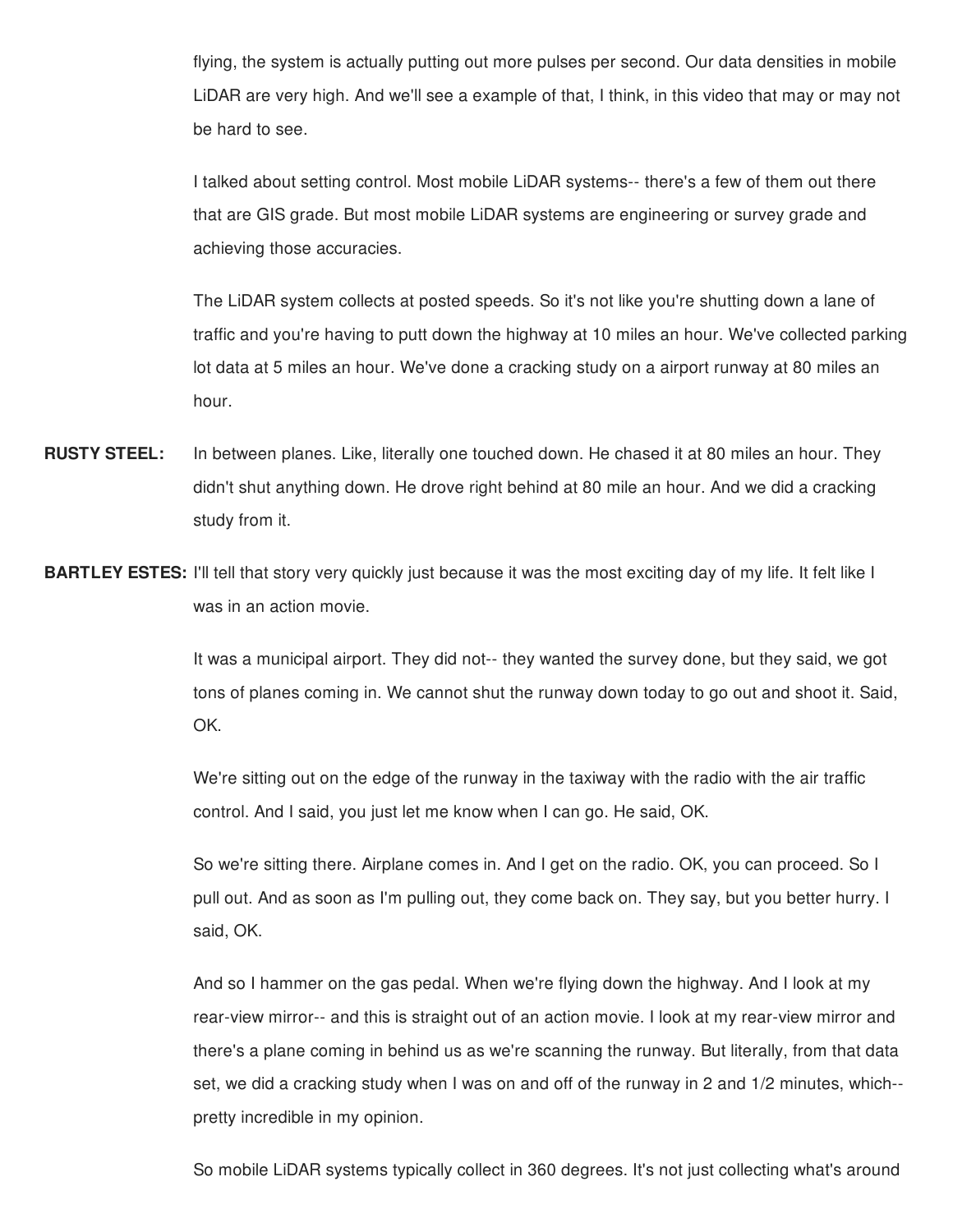the vehicle. The sensors are set up in a way where it's collecting above the vehicle and below it. So you are collecting underneath bridges and power lines when you drive underneath them.

You're collecting the roadway underneath you and everything around you . The only thing I don't really like about this graphic is it makes it look like we're collecting data in this little globe around the vehicle. Lasers, or light, extends indefinitely.

How far out you can get a return varies. But it's typically 150 to 200 meters from the vehicle. So you're actually collecting data much further out than this. That's the only qualm I have with that graphic.

**RUSTY STEEL:** We have our own internal rules of how far away that shot can be to where we trust it. Anyway, sorry.

**BARTLEY ESTES:** Right. So terrestrial and static LiDAR--

**RUSTY STEEL:** Hey, Bart. Sorry. Will you go back? So talk about Google Earth-like imagery.

**BARTLEY ESTES:** Oh, yeah. I didn't finish.

- **RUSTY STEEL:** You probably saw those RGB-- those colorized point clouds that are pretty neat. If you don't know how those happen, you wanna touch on that?
- **BARTLEY ESTES:** Sure, yeah. I completely forgot to touch on these. The Google Earth-like imagery-- on most mobile LiDAR systems, it comes with georeferenced cameras that are calibrated with your LiDAR sensors. They're usually collecting an image a second, half of second, depending on what system you're using. But that's giving you that Google Earth-like drive-through imagery that we're all-- I mean, we all use Google Earth. Let's be honest.

But the difference is, it's calibrated to the LiDAR sensors themselves. So you can take those images and actually give each point in the point cloud a color value-- an RGB value from those cameras, which we don't do all the time. But sometimes it's nice to see.

And then the negative that I forgot to talk about. Mobile LiDAR is, obviously, project access. You can't drive it-- if the vehicle can't get there, then it's probably not the best tool to scan.

Some people have experimented with putting those systems on mules-- not real mules-- ATV mules, and four wheelers, and railroad cars, and everything else. But basically, if you can mount it on anything, you can put it on just about anything.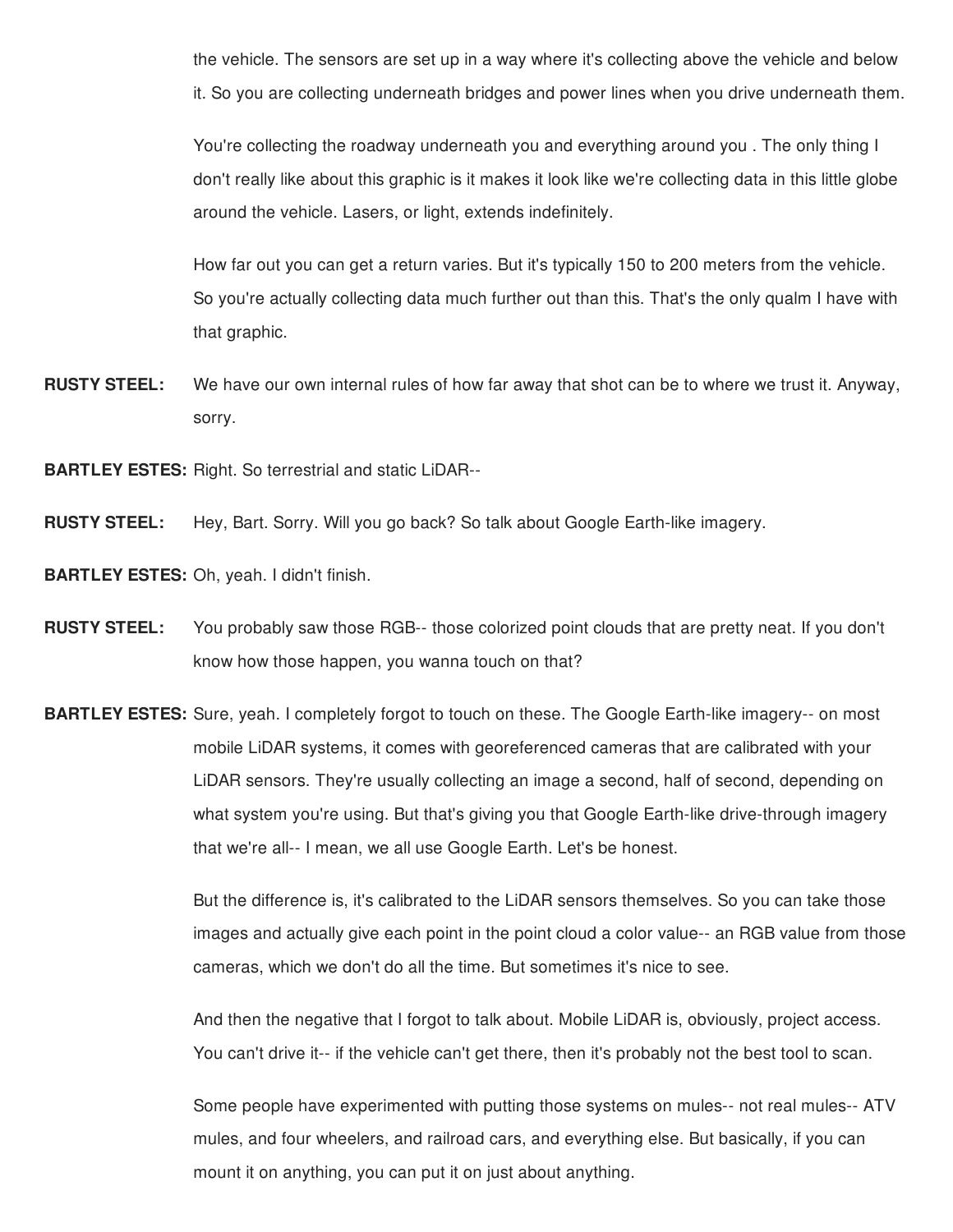**RUSTY STEEL:** And one more thing on that note is if you like the RGB point cloud-- that's your goal, make sure you have your collector collect in daylight. Obviously, those pictures are pitch black.

> You're not going to be able-- because it basically smears those photos over your point cloud. And that's how it comes to life. And so if the pictures are black--

## [INTERPOSING VOICES]

**BARTLEY ESTES:** We've run into that too on projects. We had it set out in the scope of work-- collecting LiDAR data, we are not delivering the images because the client said they weren't interested. So to avoid traffic, we scanned at 3 o'clock in the morning.

> After the fact, they said, hey, can you give us those images. I'm like-- well, I can. They're all pitch black. I can give you thousands of black photos.

So terrestrial and static LiDAR. That is what probably most of you are most familiar with. In the classes that I've attended here at AU, that's what most people are talking about-- the stationary on the tripod LiDAR scanner. They're the most common. So that's probably why.

Basically, it's acquisition from a fixed point. It's on a tripod. It's not moving. But it's also putting out a lot of data. It's in the same position. It's taking lots of measurements from that area. So you're getting very, very, very high point densities.

And it's also versatile, just like aerial LiDAR because we can do things like measure the equipment at the top of the cell phone tower from the ground and take those measurements that they need to take without having to climb the actual tower itself, but also, move it inside and do interior scanning inside of buildings.

And so I don't know if I have any MEP guys in here. But being able to scan inside a very tight, confined utility closet, and seeing all of your piping networks, and being able to pull that in to Revit-- and we'll talk about that later on too. But just having a interior survey that looks like that could be very beneficial.

So exterior and interior scanning is a big pro for terrestrial scanning. And it's the most common because it is the most affordable, obviously. Aerial LiDAR system in an airplane costs a lot more than a terrestrial LiDAR system and a tripod.

So it's easier to get a hold of the data. The data is cheaper to purchase. There's a lot more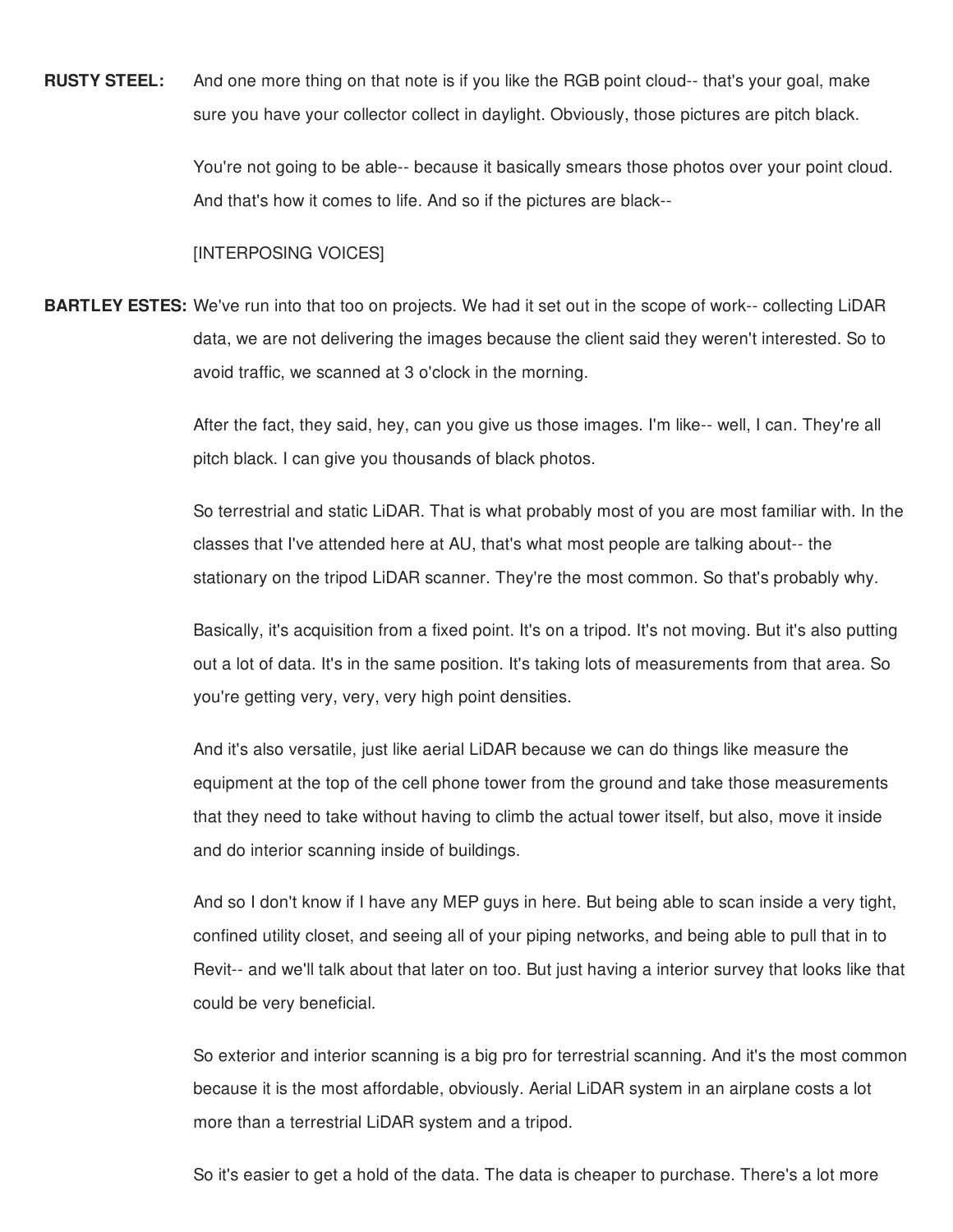work that goes in. You have an 8 mile roadway project-- you don't want to leapfrog a terrestrial scanner all the way down the road and set up 40 times.

**RUSTY STEEL:** I've seen that. And that's unfortunate because then-- one of the great pros with mobile LiDAR is safety. You just drive right through.

> Even if there's no shoulders, you're good to go. But I've seen plenty of datasets where you can see the circle where the static LiDAR was set up, if you guys have worked with point clouds at all. And they set up every 1,000 feet on a interstate

**BARTLEY ESTES:** For six miles down the road. And so with that, I'm not here to say one is better than the other. I'm really not. I'll just say, if you're starting to get into LiDAR data and you're looking to push it into your workflow, think about what kind of project you're doing and what makes the most sense.

> Is it a wide area. Are you doing acres? Then you're probably going to want to use aerial LiDAR. If it's a roadway project that's six miles long, think about using mobile LiDAR. If it's a building-- a facade, use terrestrial LiDAR. So just keep in mind what's the goal of this project- what is the point of the project, and then make a intelligent decision on which platform you want to employ.

**RUSTY STEEL:** Can I jump in, Bart?

## **BARTLEY ESTES:** Sure.

**RUSTY STEEL:** So that's really what we're here to talk about today. We don't claim to be experts. A lot of you guys probably know a lot of this stuff as well as we do.

> But I think we're kind of unique in the fact-- at least in our area-- where we're collecting it and we're using it. We're a design firm also. So really, we're just here to show you what we're going through, what we're seeing, how we're using it, little tricks that we have. So I want to just point that out.

**BARTLEY ESTES:** So I'm going to start talking about the applications on the civil side of things that we're employing LiDAR data on today. And like, Rusty said, we're not claiming to say we have it all figured out. We're just trying new stuff and are here to share it with you.

So I just threw up this image because I thought it was kind of cool. That was a huge, giant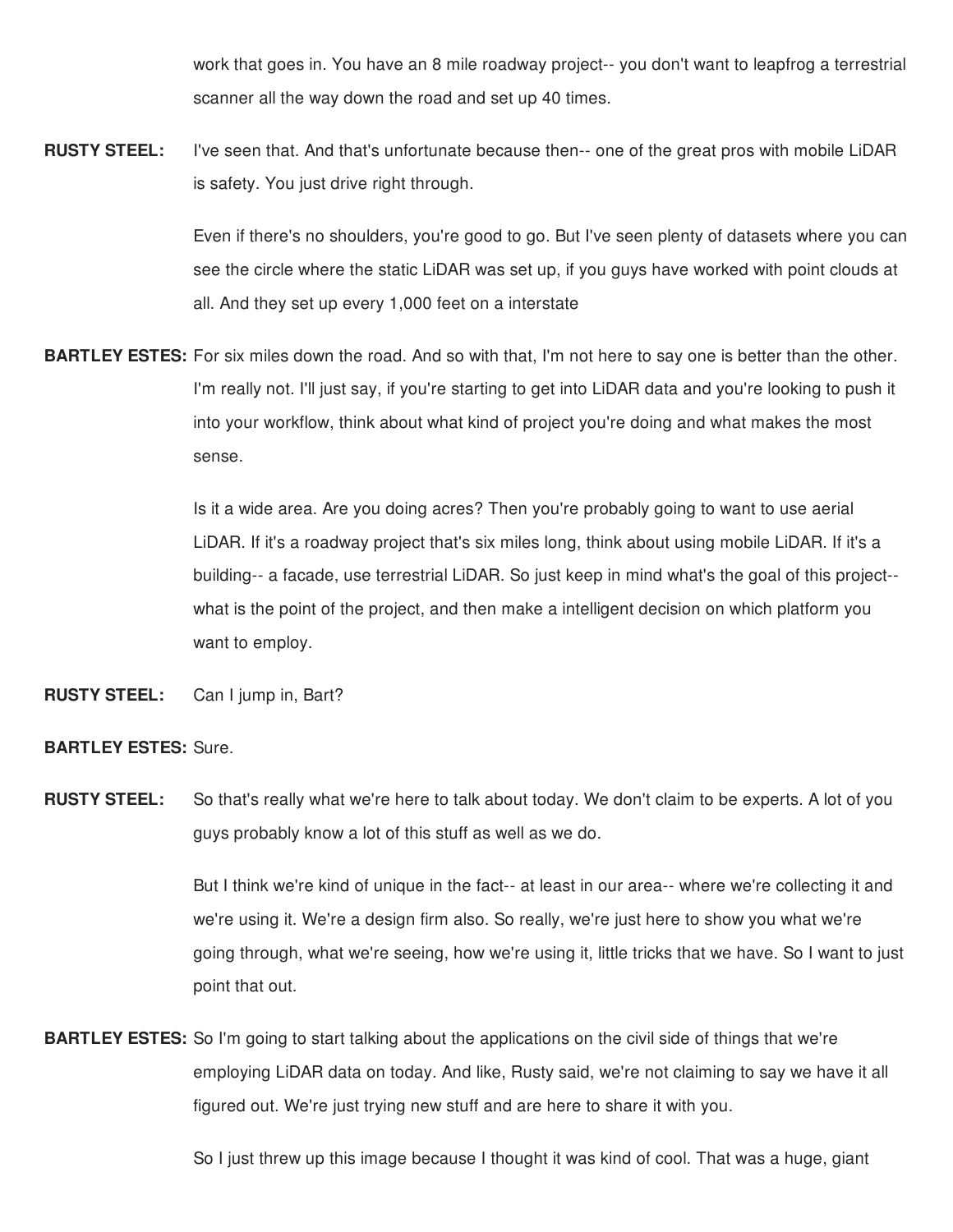drainage structure that ran underneath the highway. And I thought, I think our vehicle can fit through that. And so we drove through it and picked up our local gang tags over here while we were at it.

**RUSTY STEEL:** He also picked up swallows' nests.

**BARTLEY ESTES:** Oh, yeah.

- **RUSTY STEEL:** You guys [INAUDIBLE] on the planes. We have to show all that. And that's at night, pitch dark. And we can see-- we can count how many there are. We can quantify it.
- **BARTLEY ESTES:** So our bread and butter is what we're using LiDAR for is topographic survey. We're an engineering firm. We got to have to survey.

So you can utilize a point cloud to go in and pull out those survey features. You're used to seeing brake lines, contours, triangles, your planimetric values-- where my signs, power poles, all my assets, and things like that.

And down the road, we're going to talk about how-- sorry, I clicked the wrong button. Well, that's fine-- talk about what level of-- how much of this stuff is really necessary to pull out because, when you really think about it-- I'm going to-- I know I have to hustle through this. But I'm going to step up on my soapbox. And this is what I get really excited about.

But we are always underneath the gun from engineers. How many engineers I got? Designers? I'm going take a step back because you guys are going to get mad at me.

But one thing we're constantly under, at least back home, is LiDAR's really cool, but I want to look like a conventional survey. I want it to look like the survey I've always gotten. I want it to look the same. I don't want to change the way I work.

And so literally, we are going in now and we're using this point cloud-- forget all the triangles and the lines. We have all of these points-- all are survey grade.

That's virtually your survey. And they're asking us to go in and trace this line. Trace this line. I want you to put a 2D block where my power poles are. And I bite my tongue. And I do it because the client is always right.

But it keeps me up at night because I'm like, you have all of this data, and you're asking me to go drop a 2D power pole where there's a power pole. And I can tell you where it is, how far it's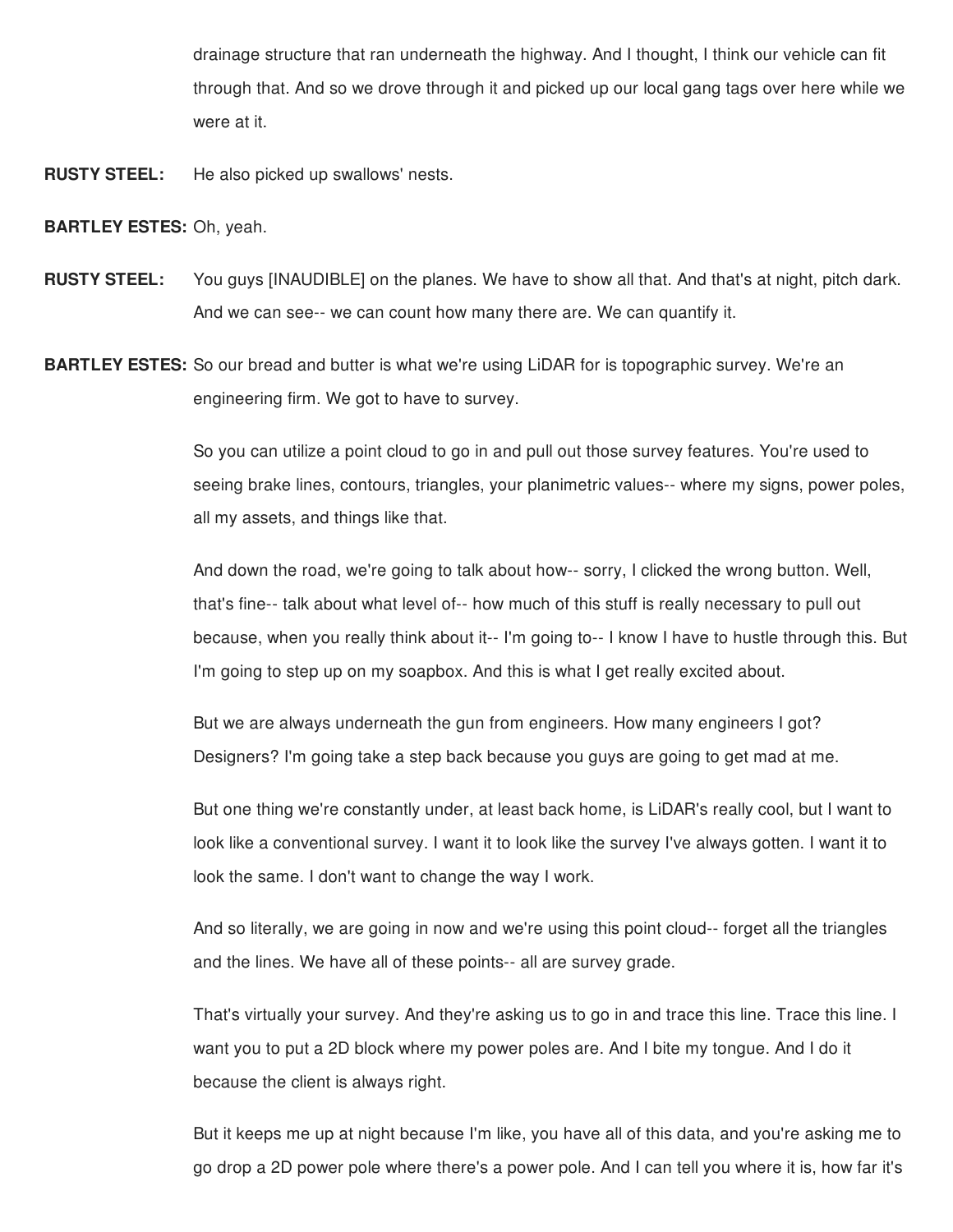leaning, how tall it is, what's on the power pole. You can see all of those different things. And it just--

**RUSTY STEEL:** Or better yet.

**BARTLEY ESTES:** Stepping off of my soapbox. Sorry.

**RUSTY STEEL:** Better yet, he said he can tell you where those things are. What we're going to talk about is you can tell yourself-- you can have the data. You decide.

> You don't need to send the surveyor out a second, third time to pick up some bridge abutment seat that they kept missing it. Get the whole bridge. The whole bridge is here. You figure out everything you want to figure out on your own. You're the engineer. You decide what you want.

**BARTLEY ESTES:** So now, I'm off my soapbox. I got to hustle because I can't take all of Rusty's time. I put accurate contouring on here because one of the other battles that we fought was we started getting these tiny triangles. And so our engineers were saying, my contours are ugly. They look like spaghetti. They're not rounded pretty like I'm used to getting.

> And I had to step back, breathe for a second. OK, that's true. They are uglier-- quote, unquote, "uglier." But they're more correct. That's what the ground is actually doing.

- **RUSTY STEEL:** If you want us to dumb it down, we can dumb it down for you. We can round those contours and make them pretty.
- **BARTLEY ESTES:** Yeah, I can give you pretty round contours, but I'm making your surface dumber by doing that. So I just wanted to-- I feel like I'm in a support group. I'm just going to rant to you guys.

So with a very accurate surface, you can obviously do things like quantities, volumes, and drainage very quickly. We're pushing out more triangles. More triangles isn't always the best way to go about things. But you can produce more triangles.

That kind of answers the question of do you really need breaklines. And by breaklines-- I know you need the road. But do you need top of bank and toe of bank.

**RUSTY STEEL:** We'll talk about that.

**BARTLEY ESTES:** We'll talk about it, if I can represent it. I'm really not going to dive into multiples pulse returns. If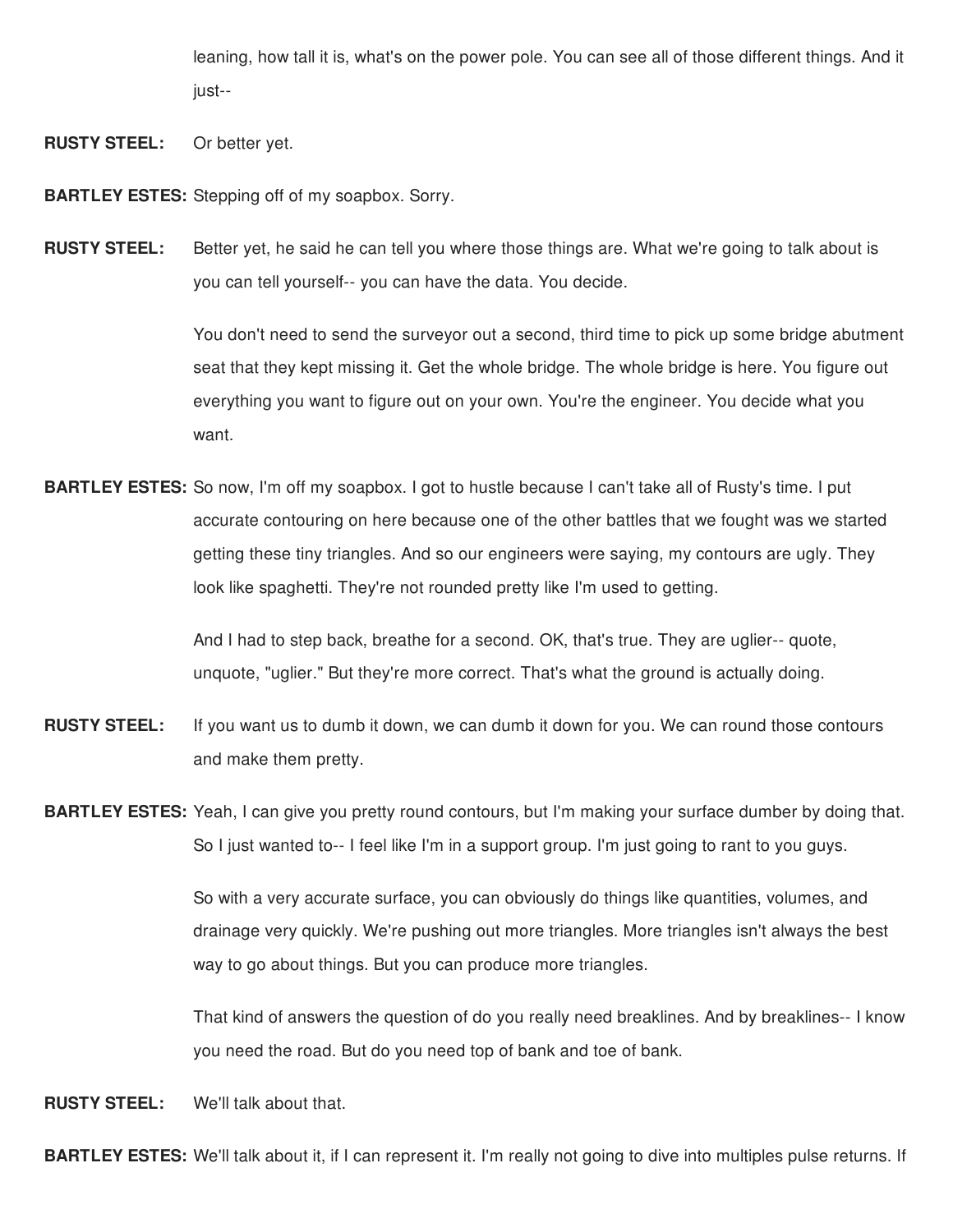anybody is really familiar with LiDAR data, you know what that is. Just in a quick synopsis, if I took this laser pointer and I shined it across town on the water tower, that point would be the size of a beach ball because, as that laser continues, it's getting wider.

The same thing happens in LiDAR. The wider the laser gets, it can split. So if my pulse comes out of my sensor, it hits a blade of grass, I'm going to get a return. I'm going to get a point at the top of that blade of grass.

But that pulse of light continued beyond it. And it can split up to four times. So that's why we say LiDAR can get bare earth because it's collecting vegetation. But those pulses are continuing to the bare earth. And so you will get a point at the bare earth.

- **RUSTY STEEL:** Where photogrammetry isn't-- which I know you already said that. But just to retouch that. Photogrammetry's stopping on the picture.
- **BARTLEY ESTES:** So these all go together with a highly dense, highly precise surface. You can do cut fill analysis very precisely-- stockpile quantities.

And we've talked about what's off the roadway. But even in the roadway, with a nice surface along the roadway, you can do a lot of analysis. So this is a small section of a stretch of highway that we did for a DOT back in Oklahoma.

Brand new highway. Had just been constructed. They had lots of calls coming in from drivers that were saying, hey, I don't know what's going on out here, but our cars are bucking like crazy. There is a dip or something and we don't know what's going on.

And the DOT knew roughly where around that was, but they couldn't identify the spot, much less try to survey it. So we went out and we drove that stretch of highway. And we colorized the point cloud by very small contours. And I hit the wrong button again. We're able to see very, very small undulations in the pavement where we had a joint problem. We had a joint that was settling. And when you hit that at 75 miles an hour in a car, it was like you were at the rodeo, which is in town, while we're here in Vegas.

But it felt like you were in a rodeo. And this is a brand new constructed highway. And we were able to go in, without putting a surveyor on the road, without really even being at the job site other than driving through it with our LiDAR sensor on. Went back-- did a little bit of analysis. within a few hours. And we were able to pinpoint not only where their issue was, but how much undulation there was-- in that separation.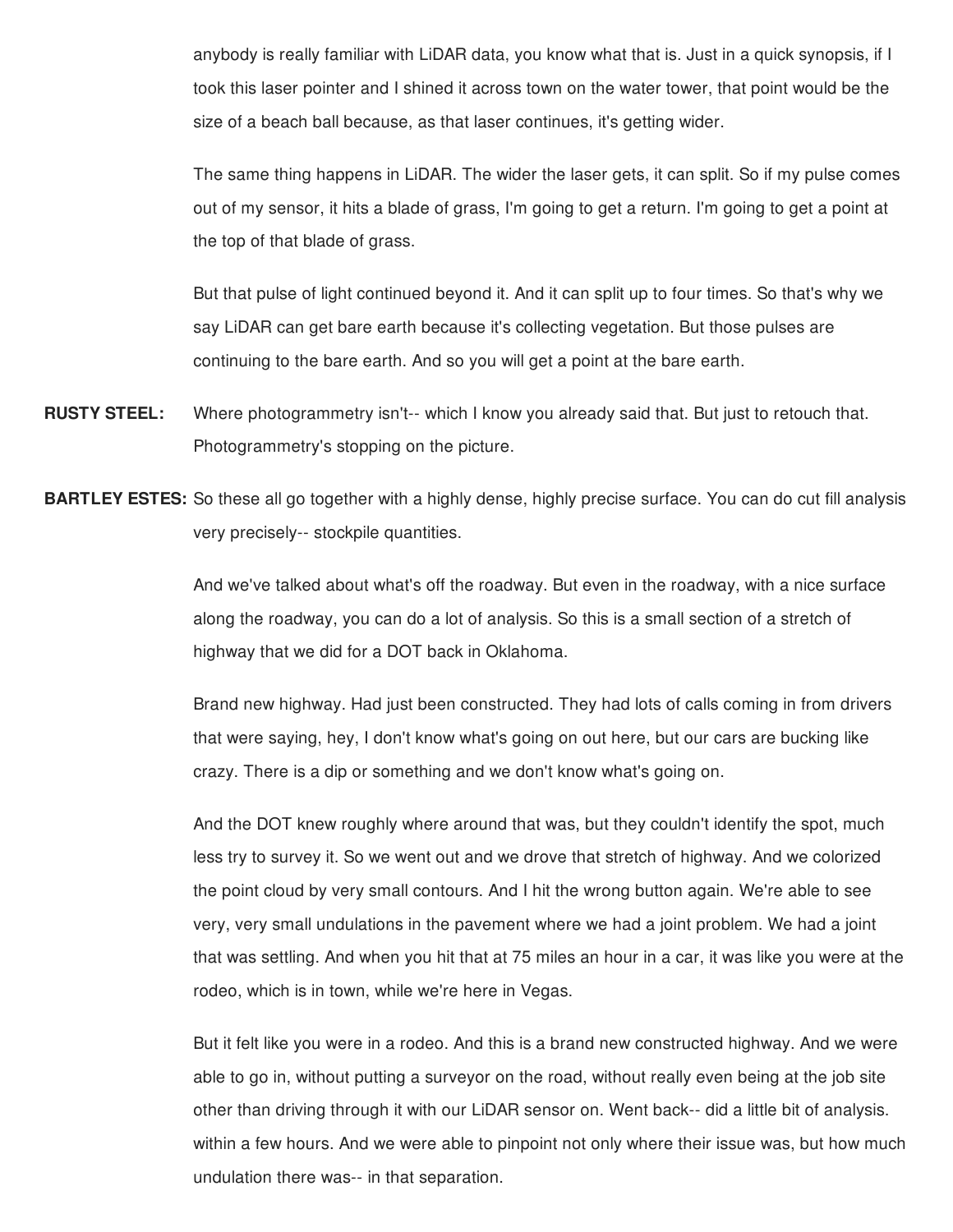**RUSTY STEEL:** And let's be honest, even if you could shut down I-40 in the middle of downtown Oklahoma City, is somebody going to take a shot every 1 millimeter with a tradition-- you know how they're going to-- this is the way to do it. I mean, it's great. Little ponding issues. I think you can find all kinds of stuff. It's awesome.

**BARTLEY ESTES:** So clearance analysis is one of the things we're really getting into with the DOT back home. They're really jumping on board with using LiDAR for clearances. This is primarily for mobile and static LiDAR. Obviously, you're not flying an airplane underneath the bridge.

> But what LiDAR gives you the ability to do is, not only take measurements where you want to on the bridge, but do analysis. Not only on every single beam, but on every point on every beam. Not just in the center of the beam-- the face of the beam, the back of the beam, all the way across the beam.

And so intelligently, we can go in and generate things like, on that bridge, give me the absolute minimum clearance. Not just at the center line, not just at the striping. Tell me where the absolute minimum clearance is on this bridge.

And using that same type of workflow, we're doing wide load routing. I can find the lowest point on the bridge. Tell me where the highest point is on the bridge. If I have oversized loads coming through here, we need to be able to tell them what lane they need to be in to fit underneath that bridge.

And the same workflow goes for anything that goes over the road. 3D power lines. If there's any surveyors in here, you know how big of a pain it is to run out in the middle of the road, and run up a poll, and try to get a shot on a power line that's crossing the road that's blowing in the wind. So we can use that same workflow-- the same technology to pull out those clearances, as well.

Here's just an example of a top-down view of a mobile scan that we did underneath of a bridge. And you can just see each beam here and just how much data underneath that bridge we are collecting simply by driving underneath it. There's a ton of analysis that you can do with that.

**RUSTY STEEL:** And if you guys are structural people, there's tools out there that you probably already know about that, if you wanted to create a model quickly from that point, there's tools out there that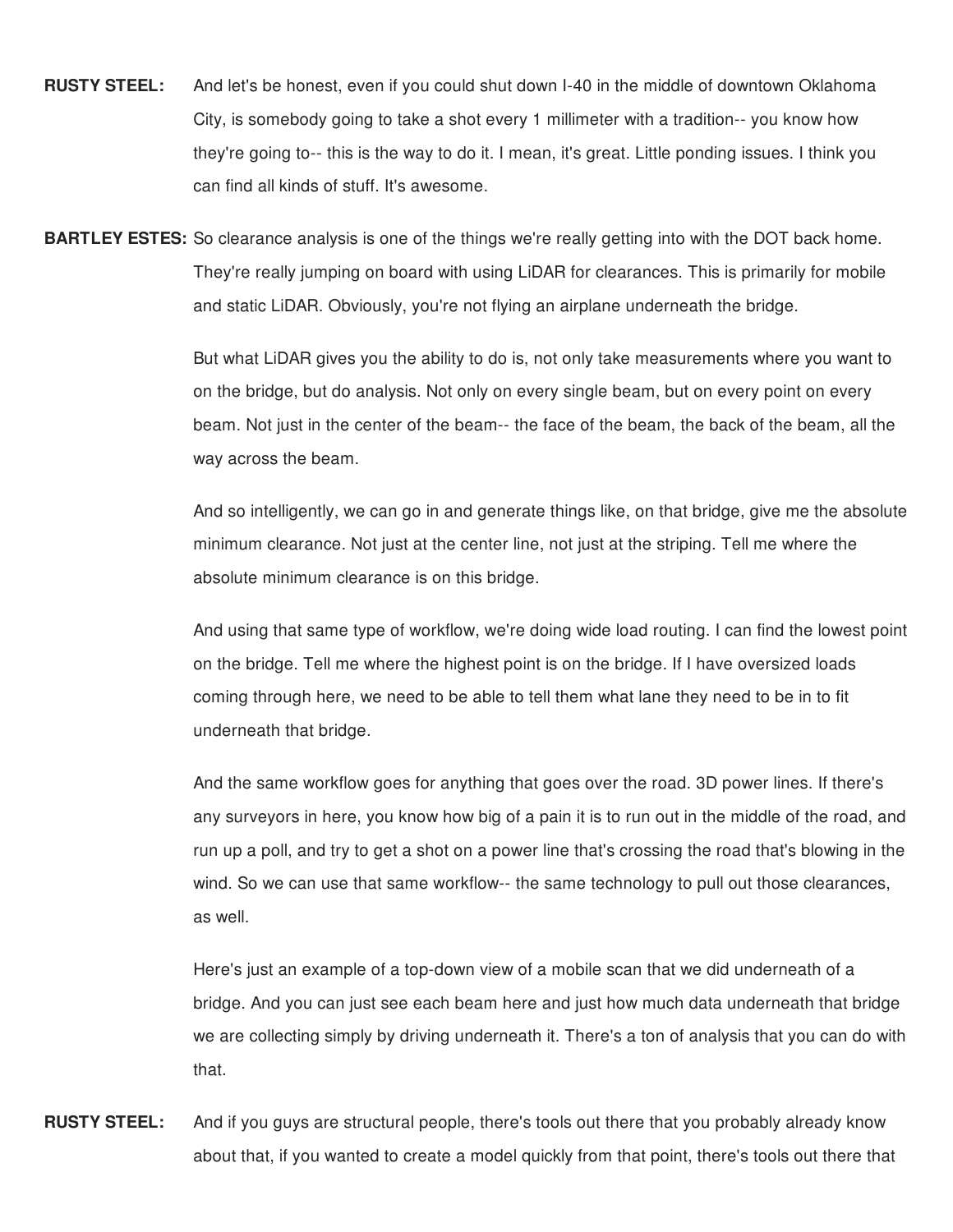can trace those I-beams because it recognizes a standard and it draws it.

**BARTLEY ESTES:** You'll pull on your beam standard library and pull it in. And it will recognize-- it's smart and recognizes what size of beam that is and will actually extract it across the point cloud, which is way smarter than I have ever-- than I could ever figure out. But it is very intelligent.

> So in this video, before I go on to my bullet points, this is an example of the drive-through imagery. And then it'll show the resulting point cloud. But I want to talk about condition analysis. You are collecting where your assets are, just like a normal surveyor would. But you're collecting what condition it's in.

Here's an ADA ramp. You can do things like slope analysis. You can do your ADA compliance on it.

In the roadway, is your pavement cracked? Is your striping worn or faded? We've all seen curbs out there that are chewed up. And the surveyor's going to shoot it just like it's a curb- like nothing's wrong.

But if you got a chewed up curb, it'd be nice to know where that is. And I just threw this fly-over in here-- it's kind of hard to see in this room. But we drove down and we drove back. And we picked up every asset within that corridor.

I don't know how many GIS users are in here-- but think about being able to extract every asset along a corridor and being able to push that intelligently into your GIS system. And GIS is getting better at handling LiDAR where it's managing LiDAR data. So if there's any data providers in here, you may start thinking about using GIS to actually manage and host your LiDAR data because it's getting better.

Here is a topic that I'm really excited about and I'm really passionate about-- kind of the next step for where LiDAR is going. It's no secret. There have been a ton of classes here about UAVs, UAS-- Unmanned Aerial Vehicles, Unmanned Aerial Systems.

Notice I'm not saying drone. Drone has such a negative connotation, too, with the public. Public freaks out when you say the word "drone." So we pretty it up and we say "UAS."

We are currently working with the FAA. We have submitted our petition for the exemption from section 333. And all that is the saying, hey, you can't fly drones to make money. If you're making money with it, don't do it.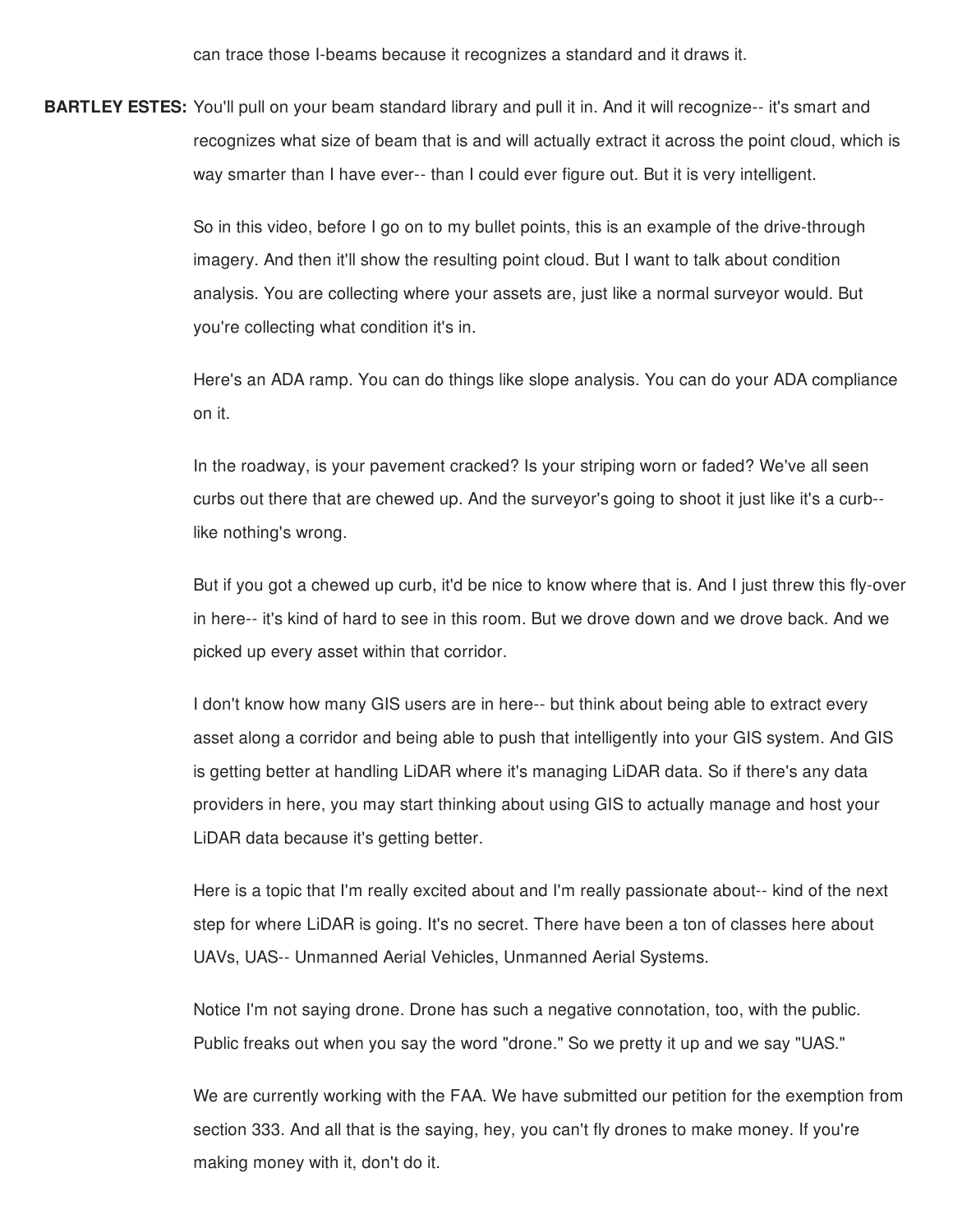But you can get exempt from that. It's quite the process. We've gone through it. We're actually supposed to hear back this month. So everybody cross your fingers for us.

But one thing that I wanted to push or-- share with you is some of the classes that I've gone to since I've been here has been talking about using point clouds from UAVs, which is possible- but generating them using UAVs that are equipped with cameras, not LiDAR sensors. It is absolutely possible to create a point cloud from images. That is completely possible.

Is it the level of detail, is it going to meet the accuracy, are you going to get points on the bare earth like you would if you used an actual lighter sensor? Absolutely not.

- **RUSTY STEEL:** It's the same thing we were saying before. You just have to be smart about when you use that technology. Same concepts as we were showing before.
- **BARTLEY ESTES:** I'm not trying to paint it like it's bad. Just don't let someone come into your office who is trying to sell it to you and say, yeah, we're doing 3D laser scanning. And you see their system. And it's got a GoPro camera on it.

Just be smart about-- they say they can provide point cloud. Ask, are you using LiDAR to generate your point cloud or images-- because the accuracies of the two are very different. Sometimes LiDAR is overkill. If you're just trying to get the facade on the side of a building for a quick render you want to do, LiDAR is overkill. Don't use it.

- **RUSTY STEEL:** Or stockpile volumes at your asphalt plant.
- **BARTLEY ESTES:** Basically, don't go try to map a few acres of heavily vegetated area using a \$1,000 drone with a GoPro camera on it. It will not turn out well. UAVs. This is no surprise. Public pushback, which is fine. I completely understand it.

The 16-year-old in his back yard who got his little drone for Christmas and is flying it next to the airport is making it a lot harder on people like us who-- we want to do it professionally and ethically. And we want to follow the rules. And we're all for more regulations. We want to do it the right way. We want to use UAVs for good.

But it's becoming a lot harder because-- I hope there's no FAA people in here. But the FAA has not done a really good job of roping in the drones that the teenagers are out flying now. And the accidents that come from them are only hindering people like us who want to use it for commercial purposes.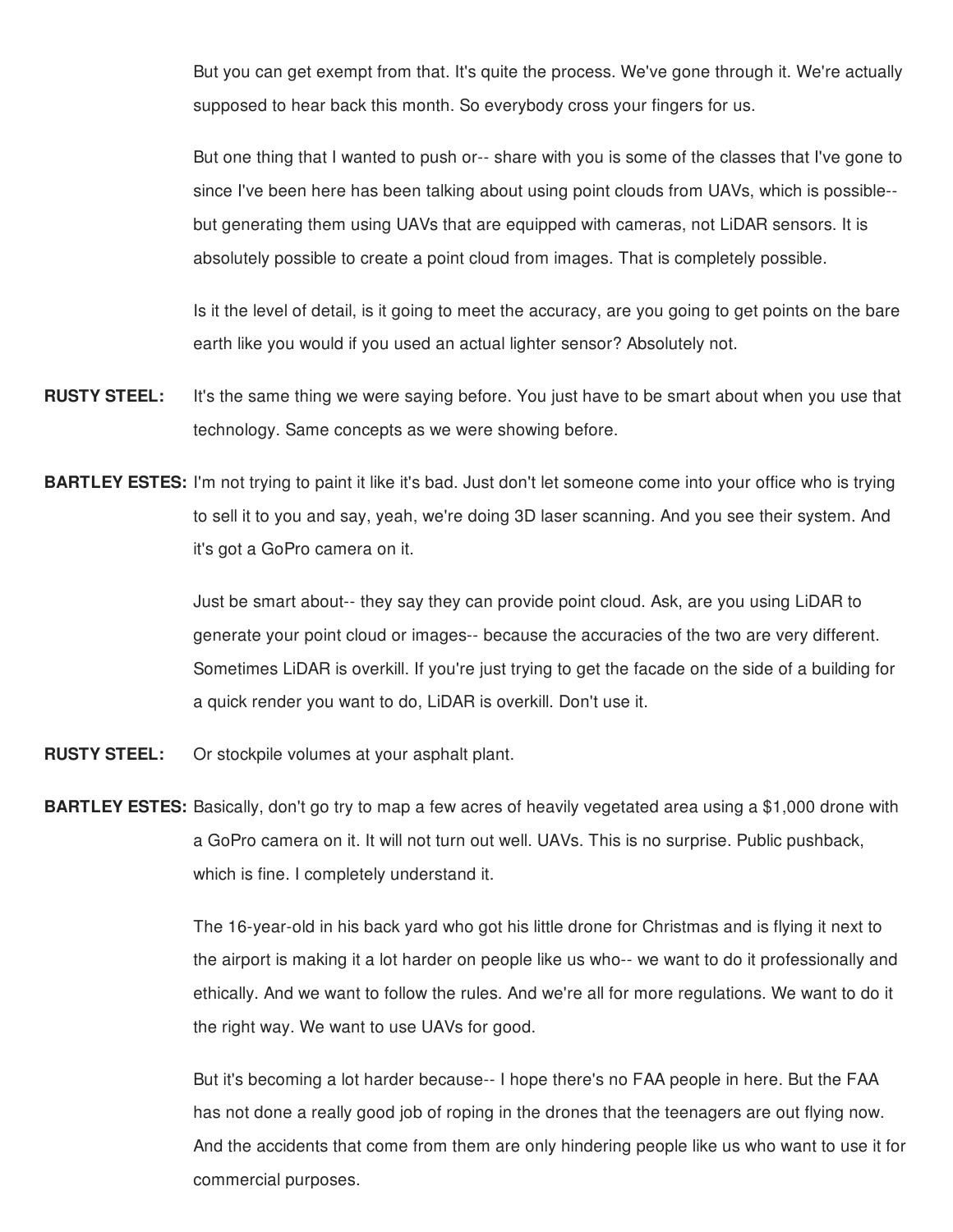When we talk about UAS versus a manned aircraft, there are pros and cons to each. If you're trying to do a DM for an entire county, the battery life on this thing is not going to last that long. You can fly, maybe, an hour-- an hour and a half in some cases.

commercial purposes.

So if you're wanting to do a DM for a whole county, just put an airplane in the sky. If you're wanting to do an area-- something that could be flown in an hour and a half, it's a lot cheaper to put a UAS in the air than it is to put an airplane into the sky.

Again, going back to what we talked about earlier, just think about your project and what platform makes the most sense. And just make sure you're getting the right data set that you need. Ask a lot of questions. As a LiDAR data provider, I appreciate it when the client asks me questions.

They say, hey, can I get an accuracy report? Yes, I would love to give you an accuracy report. A lot of times I don't-- I haven't run into a whole lot of them. If you ask for an accuracy report and the provider dances around the question, you may look into that a little bit deeper.

But I just took a screenshot up here. This is a LiDAR dataset that was collected using a UAV. It looks just like any other point cloud from any other system. It's met all of the criteria-- accuracy criteria that all of the other platforms have gone under.

So UAS is a disruptive technology. I truly believe that. I think it's going to change the way we do things. And I do not think it's a fad. I think it's here to stay.

It has taken so long to get our exemption from the FAA only because they're so hammered. Everyone is submitting their exemption. Everyone wants to do this for business. And it's just taking them time to get all the way through that.

So now, we're going to jump into-- that's kind of my expertise of just what LiDAR is, how it works, the platforms-- just so you have a better understanding of what availability-- what types of LiDAR data is out there and how it can fit into your project. I'm going to hand it back to Rusty because he's the design expert. And he's going to talk about how LiDAR is fitting into his BIM workflow and the ways he's been able to leverage this high density data to do what he does.

**RUSTY STEEL:** I wish Bart would just be honest with this. And he just likes playing with cool toys. And then I just get to work with what he gives me after he plays with his cool toys. It's pretty neat stuff.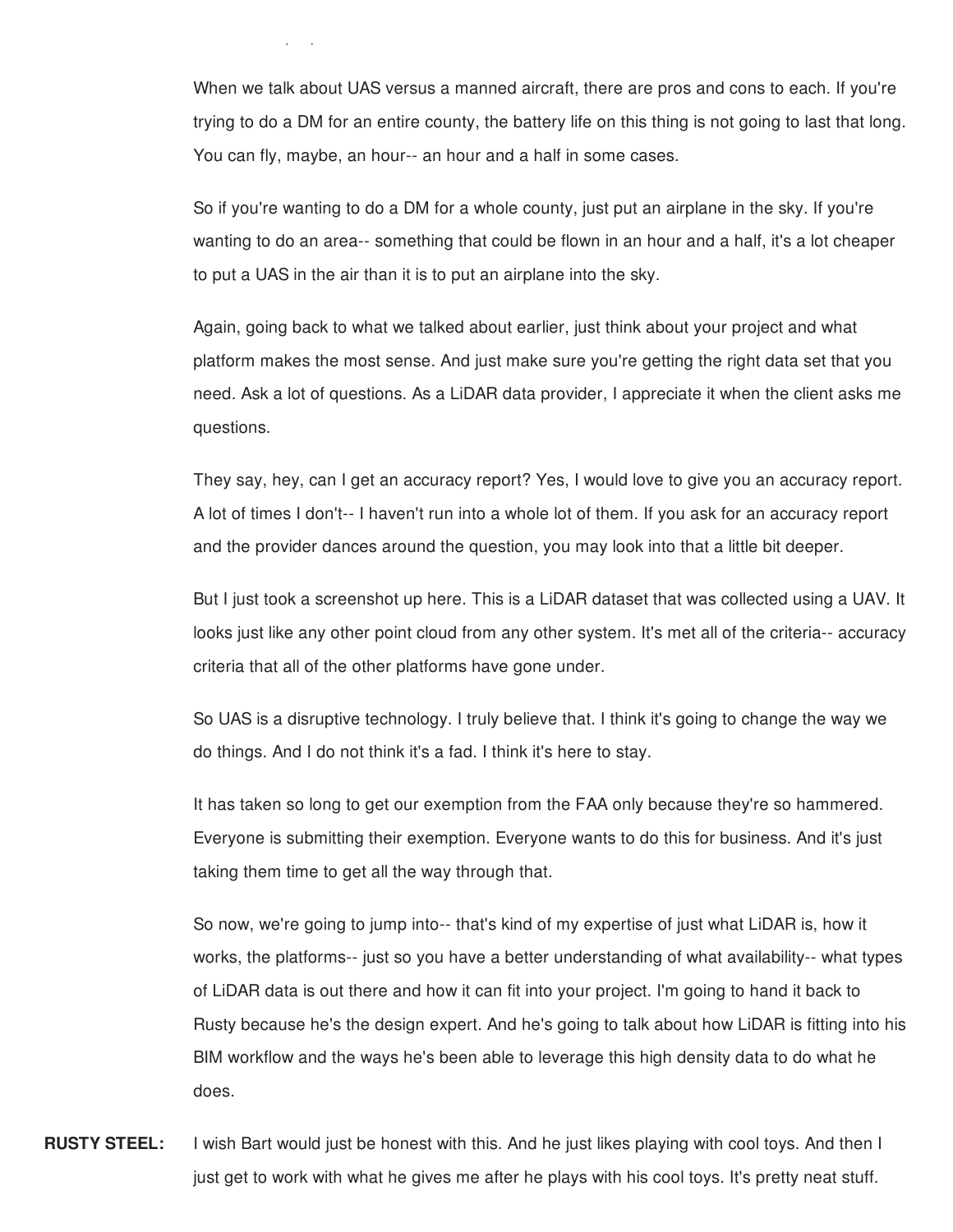These are surface models made from-- the gray on both of these are surface models made from LiDAR. This job is aerial LiDAR. You can probably see these are bridge abutments. And I actually have these screenshots later, and I'll touch on them a little bit more.

So I'm going to try and-- we have a bunch of engineers, designers in here, it looked like. And so LiDAR's great. But how do I use it? Sometimes it's overwhelming.

And so I'm just going to throw out a few ideas of things that we are having to learn from and experiment with. And we want to share them with you guys. And then, if you guys have feedback--

**BARTLEY ESTES:** Rusty, I just want to say, your contours are really ugly, man.

**RUSTY STEEL:** But those are awesome.

**BARTLEY ESTES:** But they're right. They're right contours.

**RUSTY STEEL:** I mean, look at the detail on that ditch. I mean, maybe you don't need the detail on that ditch. And that's what we'll talk about. The point density-- I can do all kinds of stuff.

> So I'm going to use the term "design different" several times because-- I almost changed the title of the class too late because that's-- to me, what it's all about-- bringing these models in. Looking at it three dimensionally. Trying to get away from the two dimensional world.

It's crazy, we've had Civil 3D forever now. It's called Civil 3D and yet, here I am in plan view, cranking out 2D sheets. So anyway-- so I'm talking design differently so much in the fact that here is my desktop-- three screens. My boss is like, really, do you need three screens? I'm like yes, we need three screens.

So if we got Civil 3D lovers in here, you got to have your Toolspace and Properties up all the time, right? That's crucial. So those are over there. Civil 3D is running in the middle.

And then those of you that, right now-- maybe you have Google Earth up on that third screen. So you're seeing that other perspective. But if you start getting LiDAR jobs, pull it up.

Come up afterwards. We have some Autodesk products plus some free third party programs that are great viewer platforms for these. Or open Bart's georeferenced pictures. I'm going to hustle because I want to touch on his pictures, how I use them.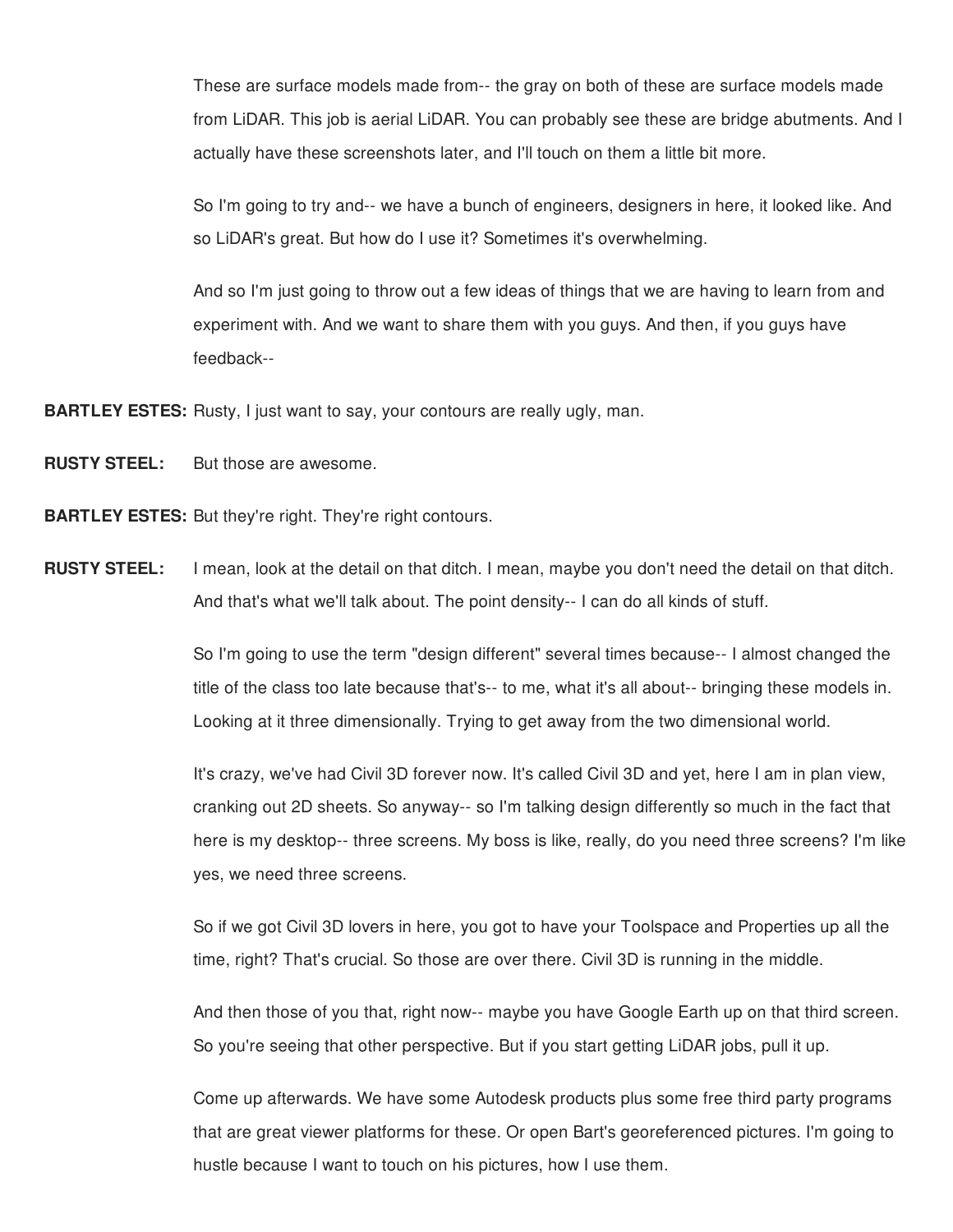So design different. So surface modeling. Let's think differently about that.

So Bart touched on do we need breaklines. Well, in the past, did we need breaklines? Yes, we needed breaklines. I'll tell you why. You probably already know.

But I tease Bart-- him, and his team. They do all this work. They trace the point cloud. And he's crying as he's tracing it. But that's what his client wants him to do.

Well, he gives me all these breaklines. And here, he gives me one that looks like this. He's got center lines, and toes and tops and all that. And guess what I do?

I, at minimum, freeze them. I don't even want to show on my plans. I want to show existing road, existing drive, and existing flow.

That's all I want to show. But I tell him, I delete them. I don't even leave them in the drawing because, why bog down my drawing? If I ever need them, I can go back because my surface model's already made.

They used the breaklines in the past. And so that's what I'm going to show you here. So if we were to try and triangulate just to those lines that I'm showing in my planes, it wouldn't work.

Specifically, it's hard to see because of lighting. But here's edge of road. And here's edge of road. Notice the triangles going through the road.

Well, on that job, there's a crown. And so in the past, traditional survey-- we would pick that up, purely. And so right now, I'm showing-- I haven't applied those breaklines yet, but I just wanted to represent them.

But this is what we get. We apply those breaklines. And it literally breaks the triangles. So we don't end up with these giant, long triangles. You guys all know that.

So that's how we had to do breaklines in the past. And my question to you is, if your triangles are already so dense and so accurate, why do you need those extra breaklines just to help you create your DTM?

And so as you start to work with point clouds more-- and it's funny, we're a LiDAR collection company and this almost hurts us because what I'm telling you is think about your budget, and your workflow, and how you can be more efficient. And maybe you can do it yourself. Maybe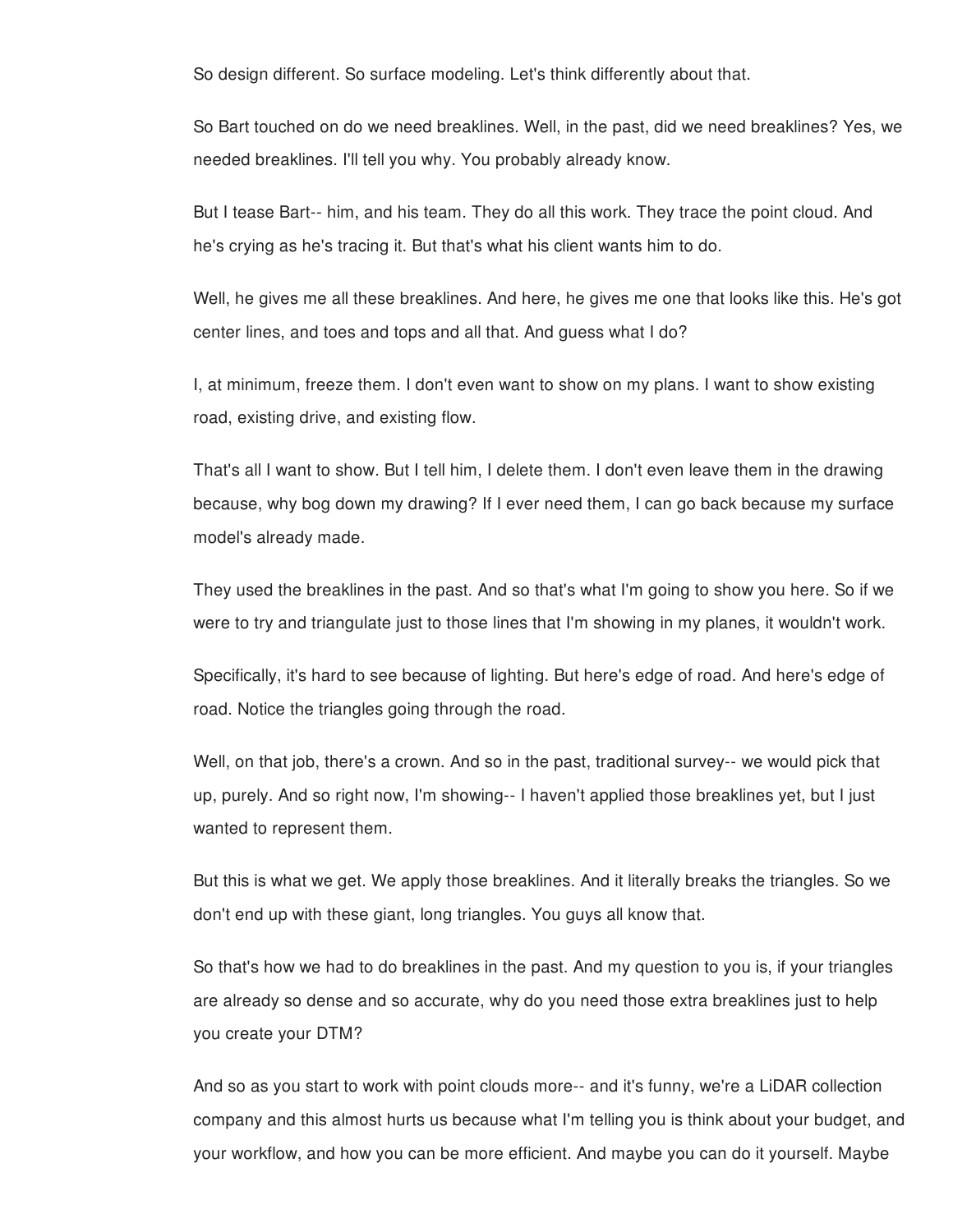don't need to rely so much on the surveyor or the LiDAR collection. Same thing with linework. So go ahead.

**BARTLEY ESTES:** And I'll just jump. I think Rusty will even touch on it in just a minute. But we go scan, we go collect data in a day. Let me process it.

> Get it transformed to survey control. That's about another day. In two days, you could have your survey-- topographic survey, not property, sectional, and all that stuff.

> But you could have a topo that you could work with in two days. But at current, most of the time, I'm being asked, hey, can you go trace in the edge of the road, trace your top of bank and your toe bank, and draw those in for me, when that data exists in the point cloud.

So you are not-- you're not only going to pay me more money, because you got to pay my time to go in and draw in breaklines, but you're also spending money because you're waiting for a survey that you could already have.

**RUSTY STEEL:** Yes, I'll touch on that in a second. So thanks. So linework. Like he's saying, going in and tracing a linework. Or traditionally, the surveyor gave us a linework, 2D CAD. Why can't you just take the point cloud-- here, all I've done is I'm viewing the point cloud.

> Of course, I can have the live maps on in Civil 3D, which helps even more. But here, I'm showing you all I have is a point cloud. And I surface model the point cloud.

I can see my flow lines I can draw it in myself. I can be the judge on how many vertexes I need along my existing road-- along my flow line.

It's my plans. Let me decide how often I need to have that. You give me what's out there and let me decide how I want to beautify or make my plans look like I feel like they need to.

So the drive, and the road, and the flow lines-- I'll just draw them myself. But I can do the same thing with fences. I can see fences. I can see buildings. I can see trees. I can see who's dropping 2D blocks. I can do all that.

And I want to say, right now, oh, yeah, that sounds great and everything. Are we doing it on every job? No. Are we doing it a lot? No. But do we want to be headed that way? Yes.

And so I'm just trying to share where we're at. Is it perfect for every job? Not necessarily. We were talking earlier. This is the way it's headed. I think we can all accept that-- especially as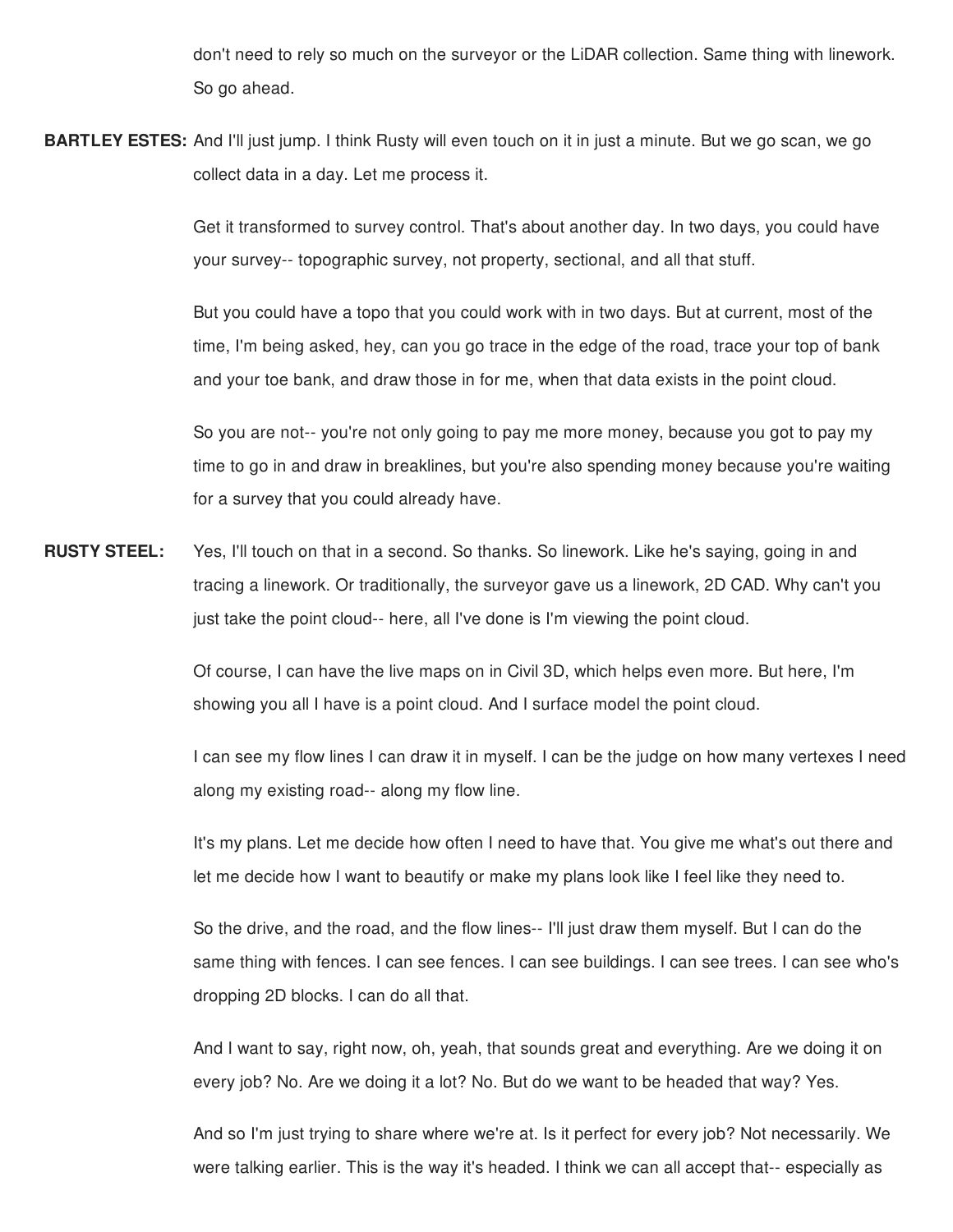the software and hardware is able to handle things more.

But one thing I'm going to throw in right here is LiDAR in Civil 3D is just another set of data, just like images was for us forever when we were in xreferencing in CAD files. Let's be smart about how we manage the data.

Do we clip it down? You can clip the point cloud down. Don't necessarily have 8 miles in. Just have the intersection that your focused on at that time, just like you did with aerials and things like that.

Another thing maybe you did with aerials is you only used resolution that made sense for you. If you're looking at a whole county, you don't have 6 inch resolution in there. So I'm going to talk about that-- about when I say, sparse. What's the word I'm looking for? Just--

**BARTLEY ESTES:** Delivering it?

**RUSTY STEEL:** --watering down the point cloud when it makes sense to water down the point cloud. But to finish up on my linework spiel. So here's a great example.

> This is a project we did. It's a few years old. But this white box, right here, represents the PnP, the plan view. And I just wanted to point out how beautiful this survey is. And we didn't use it at all.

> How much money was put into all that detail right there? And what you may say is-- well, and what happened on this job is scope changed. We were going to do both of these bridges. And we ended up-- the funding changed. And we ended up just doing that right there.

> And so what I'm trying to say to you is, just like Bart said, think about when you want to use different things. Let's think about pushing off the linework as far as we can because I'm going to show you here in a slide in a second to where-- actually this one-- to where-- what I'm thinking-- what we're doing specifically on those quick jobs that Bart's talking about where the PE comes to us. And they're like, hey, we want to go after this job. We need two-day turnaround. I want 30% super rough but preliminary plans like that.

> So what I'm showing you here is we have a quick kickoff meeting with Bart and myself and the PM. Bart goes out. He does this quick data collection. Like he said, maybe a day of processing.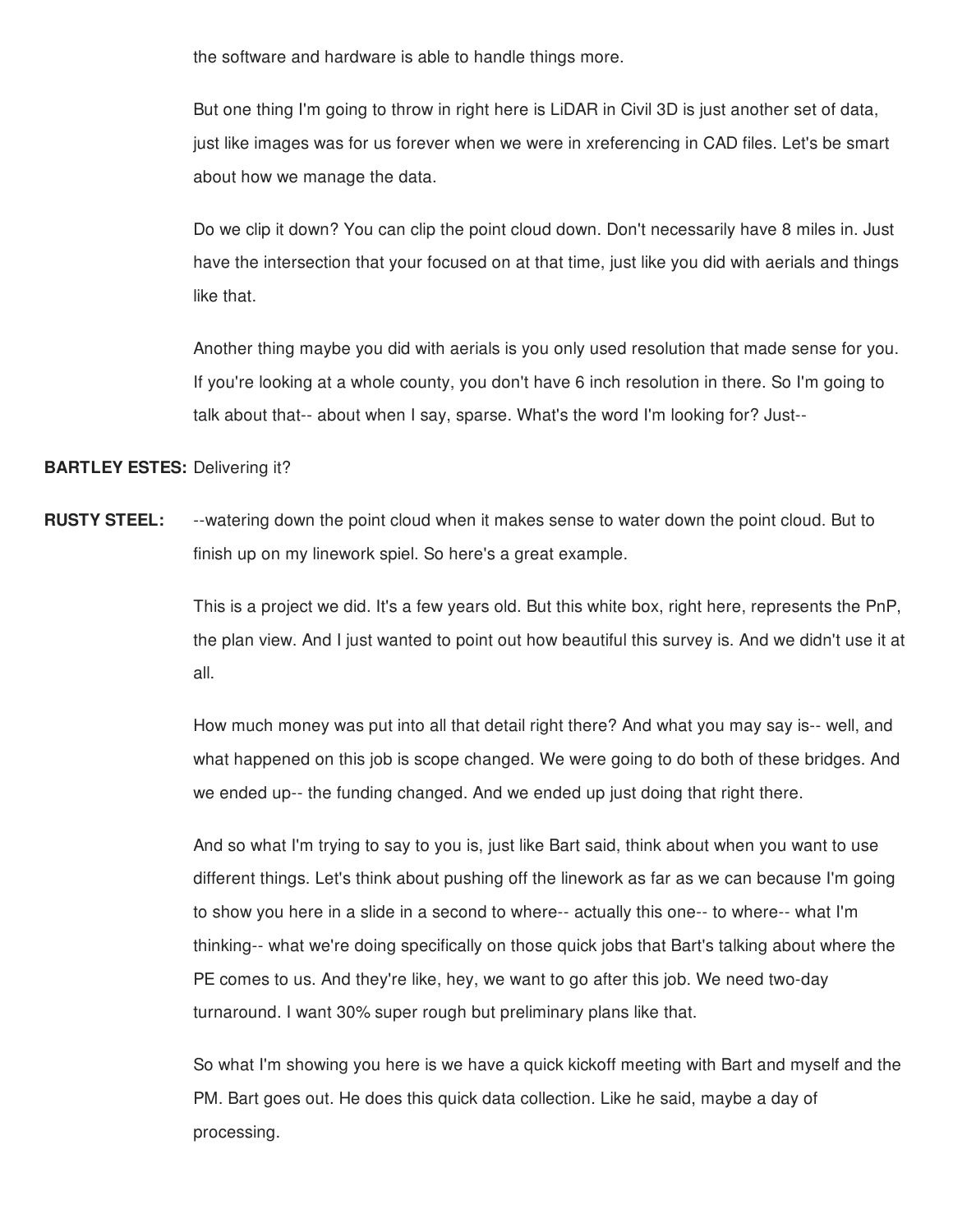In the meantime, I'm in something like InfraWorks maybe. If it's InfraWorks, if it's civil 3D, whatever. I'm doing a quick conceptual.

If you don't know, I'll show you here in a second. He can feed that point cloud into InfraWorks, which is great. And we actually saw some stuff that Ramesh is doing. And it's awesome. What InfraWorks is going to do with point clouds is going to change our workflow even more than what we're showing you right here.

But we're doing side by side work. So here's an example. Interstate 35 through Oklahoma City. We waited for six months to get the survey.

We set there. The designer set there. We knew we had the job. We waited for six months to start design.

Now, if we go this method, I feel like he can go drive it. And a few days later, I can start doing cross sections, and profiles, and getting a rough idea. And then as he continues to work, he can feed me that data, if we're using data references and xreference well. And that's what I'm showing here.

So not only could he continued to work on it, but he could give me that point cloud. So here, I'm, working in Civil 3D with the point cloud. And that's all I have, like I showed you earlier.

And I've created a surface model with it. And imagine-- so you've got your designer here. They're working with the point cloud, doing the design-- cross sections, profiles.

And then you've got a CADJet sitting over here next to them. And they're, maybe a quarter mile ahead of them on this 8 mile job. And they're drawing linework in for that person.

And so as you're in here doing the design, you're seeing the linework populate in your design, right there, in front of you because as, we said earlier, it's inevitable. You're going to need that linework. But all I'm trying to say is let's think about different ways of going about this and not just sit on our hands for three months.

**BARTLEY ESTES:** Don't wait six months for an entire survey. When your topo can be done, but their deliverable- the survey deliverable-- they're going to have property and section work, and utilities, and all of that in there. Without using the method that Rusty just showed you, you're just sitting on your hands waiting for the entire survey. Whereas here, after a few days, you can be working in conjunction with each other.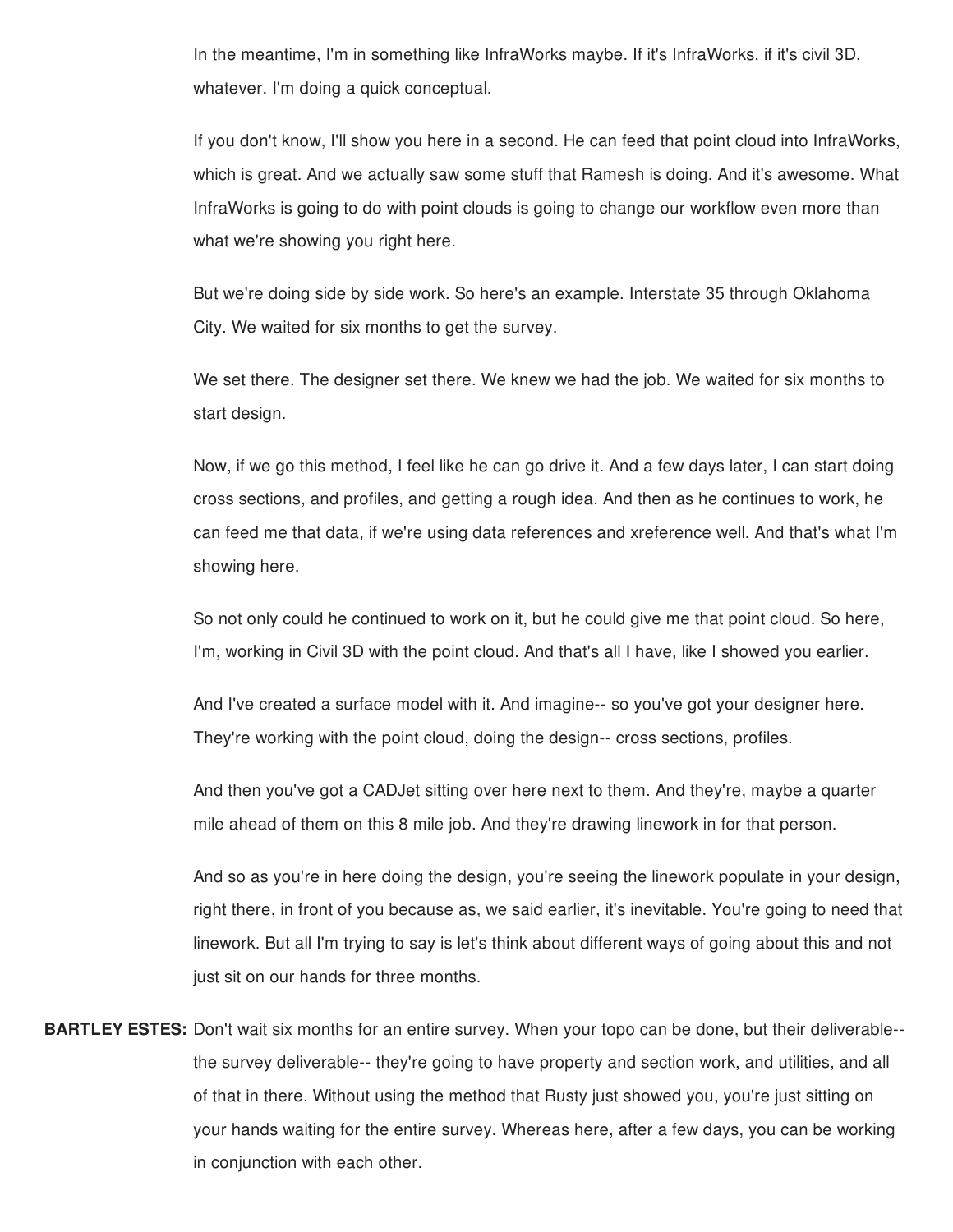**RUSTY STEEL:** So this is the IDSP or U-- whatever you have. And literally, I wanted to step through the workflow. So I have the live data over there. You'll see it here in a second. I recorded videos last night at midnight because I didn't want to sit hear and-- so I'm talking about the design smart and think differently about things.

> What we were going to have to do is have five Autodesk products up and running all at the same time, all of them with LiDAR data, all at the same time. And that thing was buzzing. Literally, it sounded like a plane in my hotel room. But if you guys want to, if we have time, we'll come over and you can say, jump in the data. I want to see you in it.

> But I made videos just for speed. So ReCAP- you guys probably, at least, have played with it a little bit. It's the LiDAR data massager for as you move forward into your next Autodesk program. You can bring-- so an LAS is the most common--

**BARTLEY ESTES:** I'd say it's the most common.

**RUSTY STEEL:** It's the most common LiDAR file. Probably, if you have someone do a LiDAR for you, they're probably giving you an LAS. You can pull LASs into, I think, every Autodesk product that I'm going to show you.

> But I highly recommend, as probably an Autodesk personally would, that you take it through this because, when you make an RCS or an RCP out of that LAS, you're going to be able to do more with it in the Autodesk platform. It's just their file. So they can do more.

So what do I use ReCAP for? If I'm being honest with you, mainly I pull the LAS in. Mainly, I look at coordinate systems. Do I need to go from UTM to a different state plane? I look at units. And that's sometimes as quick as I'm in there.

I'm in there. I look at those things. I save it. And I'm good to go. And I'm ready to--

**BARTLEY ESTES:** Can I jump in? So because I have proprietary software that came with our LiDAR system, that's kind of what I use most of the time. But ReCAP does have the ability to do this register multiple point clouds. If you do static or terrestrial laser scanning-- you scan from a fixed position, you may have five scans. ReCAP can actually stitch those together into a whole scene-- into one point cloud, if you will.

> We don't use it for that because we have the tools that are for our specific LiDAR system. But ReCAP can do it. It's not just-- you want to create your RCP and you RCS-- that's basically just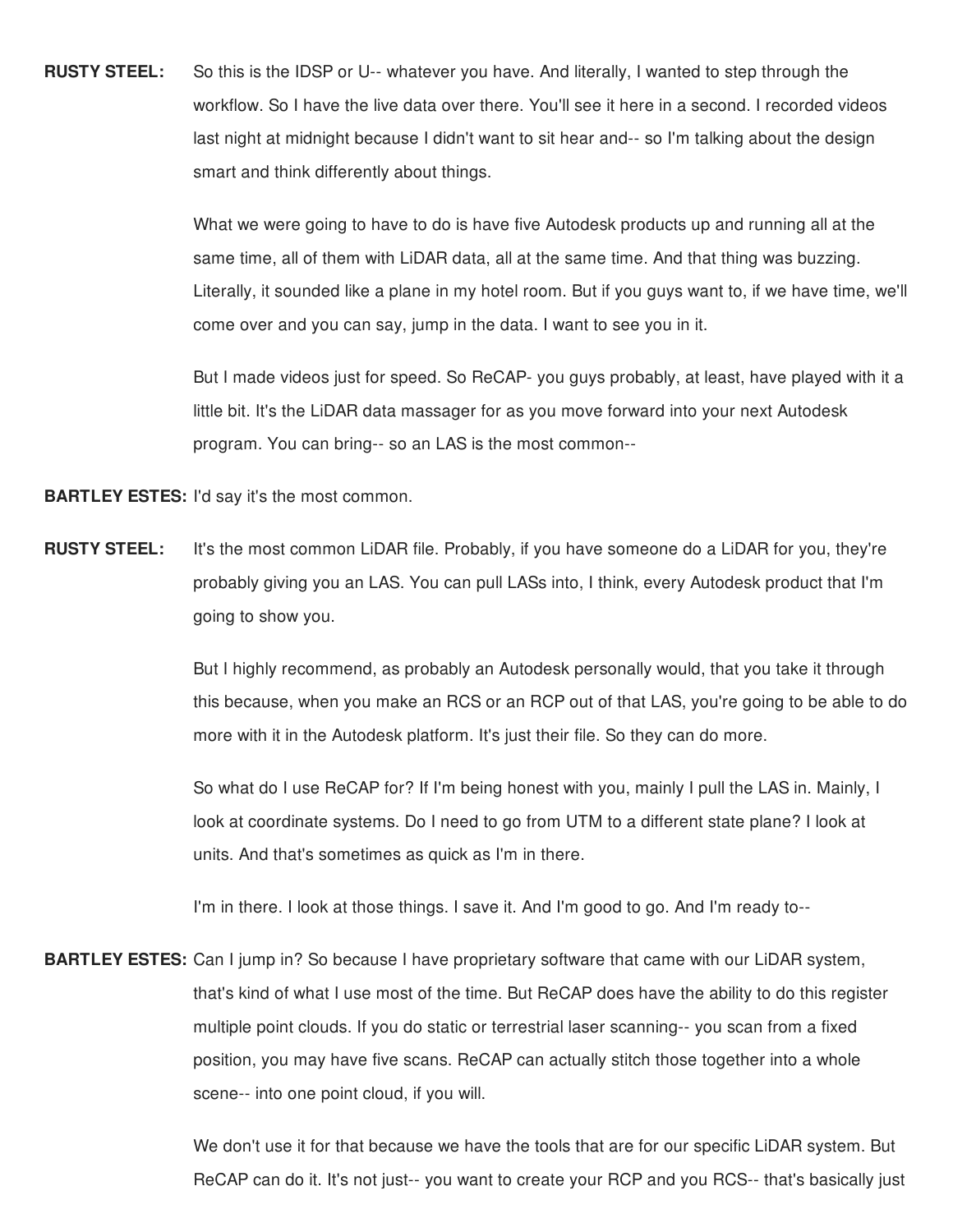an Autodesk friendly file type.

So yeah, you want to do that. But it's not just for that. You can do things which Rusty will touch on in a minute. It does a little bit more.

ReCAP can do it. It's not just-- you want to create your RCP and you RCS-- that's basically just

**RUSTY STEEL:** Yeah, you can do your control with it. But like Bart's saying, he generally does that for me because it's part of his workflow. It comes with his software.

> So the other thing I want to show you really quick that I'm doing in ReCAP is I'm dissecting point clouds. So he's going to give me this giant point cloud. And I'm ripping it apart. Specifically, one thing I wanted to show you is here is a job where our client likes seeing cross sections. That's their world.

And they wanted to see things like clearances in a traditional cross-section form. Well, if you guys know Civil 3D, like I know you do, you can't just have one point cloud and generate one surface model from that one point cloud. And surfaces can't overlap themselves. That's probably the easiest way to say it.

So if I wanted to do something like this, I have to rip it apart a little bit. So either rip it apart in ReCAP. Or when you get in to Civil 3D and you create your surface models-- make sure you're orbiting and be smart about.

But to me, it's really easy in ReCAP to spin, as I'll show you. Here, on this video-- if it works good. So look at this. At 11:00 PM last night, that was my first video I made.

## [INTERPOSING VOICES]

Here, I'm just ripping it apart. It was a big job. And for time's sake, I just wanted to clip it down. If you guys haven't been in ReCAP, this is a really good beginner thing to show you. So just clipping it down, spinning around.

So what I'm going to do here is make two RCPs, RCSs. One of them's going to be just the bridge. And one of them is going to be just the ground underneath it so that I can do what I showed you on that cross section. Pretty straightforward.

**AUDIENCE:** What does RCP and RCS stand for?

**RUSTY STEEL:** So ReCAP Scan. ReCAP Project. RCP is-- basically, you can have multiple RCSs in an RCP.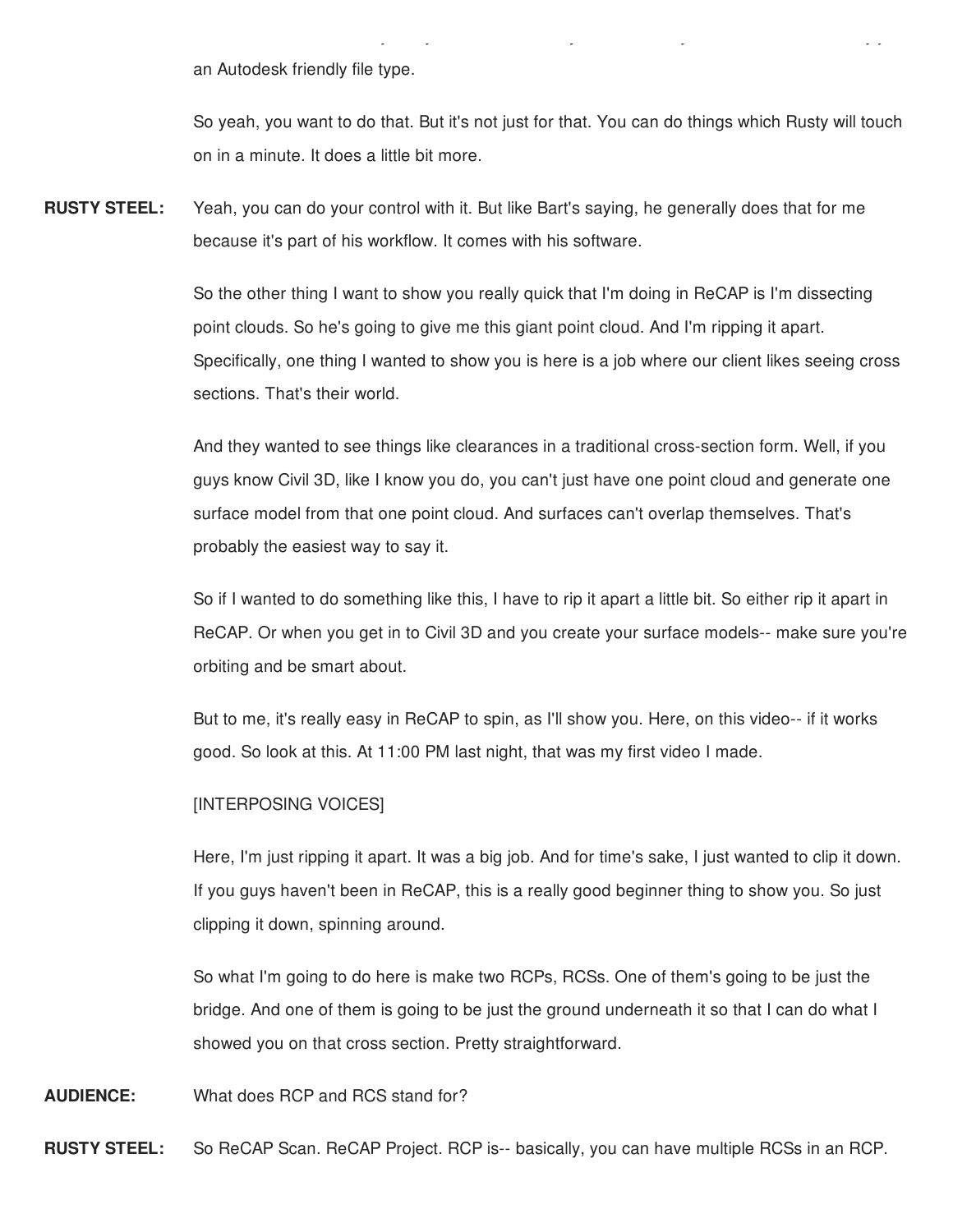Does that make Sense? Like ReCAP project is-- got all your RCSs--

- **BARTLEY ESTES:** And our RCP is a group of scans. So if you have multiple scans that are multiple RCSs, you can export them as an RCP-- which all of your scans that are tied together now become one file. So an RCP is like a master point cloud file.
- **RUSTY STEEL:** And I feel pretty confident saying that-- so here's all the products I'm using today, ReCAP, InfraWorks, Civil 3D, Max, Navisworks, Revit. I feel like all of them are going to take your RCP or RCS. They give you both options.

So anyway, ripping it apart. And then pulling it in to Civil 3D, which I'll show you here, in a second and doing stuff like that with that. So next, really quick, InfraWorks is awesome.

This isn't an InfraWorks class. You guys, if you're not InfraWorks, you got to get in it. It's amazing.

What's really cool about it is all the stuff they're adding. So this literally is like a year ago. This has point clouds in it-- a while back. It's even better now-- what point clouds can do in InfraWorks.

And like I said, Ramesh is adding even more stuff. So what I wanted to show you here is-- so this is the small town of Oklahoma City. I didn't use Model Builder. Like I said, this is prior to Model Builder.

I made these myself. But I wanted to show you the blend of city furniture-- traditional InfraWorks model blended with LiDAR. This is a cool shot. You're showing this client, right here, on their roof-- so you got your Revit expert, your BIM person over in this lot. Maybe you designed this building. And you come in here and drop it in to InfraWorks and show him-- that owner right there.

I'm going really fast. But I want to talk about more. So here, I modeled this in-- I used Bart's point cloud. This building had a funny face here. And I used it to model this building. You can even see the air conditioning ducts on top of it-- how well it all stitched together.

This is not time consuming. I promise. This was a quick thing to show. So here is a video just showing-- really, I'm the just moving around the same dataset I just showed you.

So I will continue to say, let's try and be wise about it is a lot of data. So be smart about-- like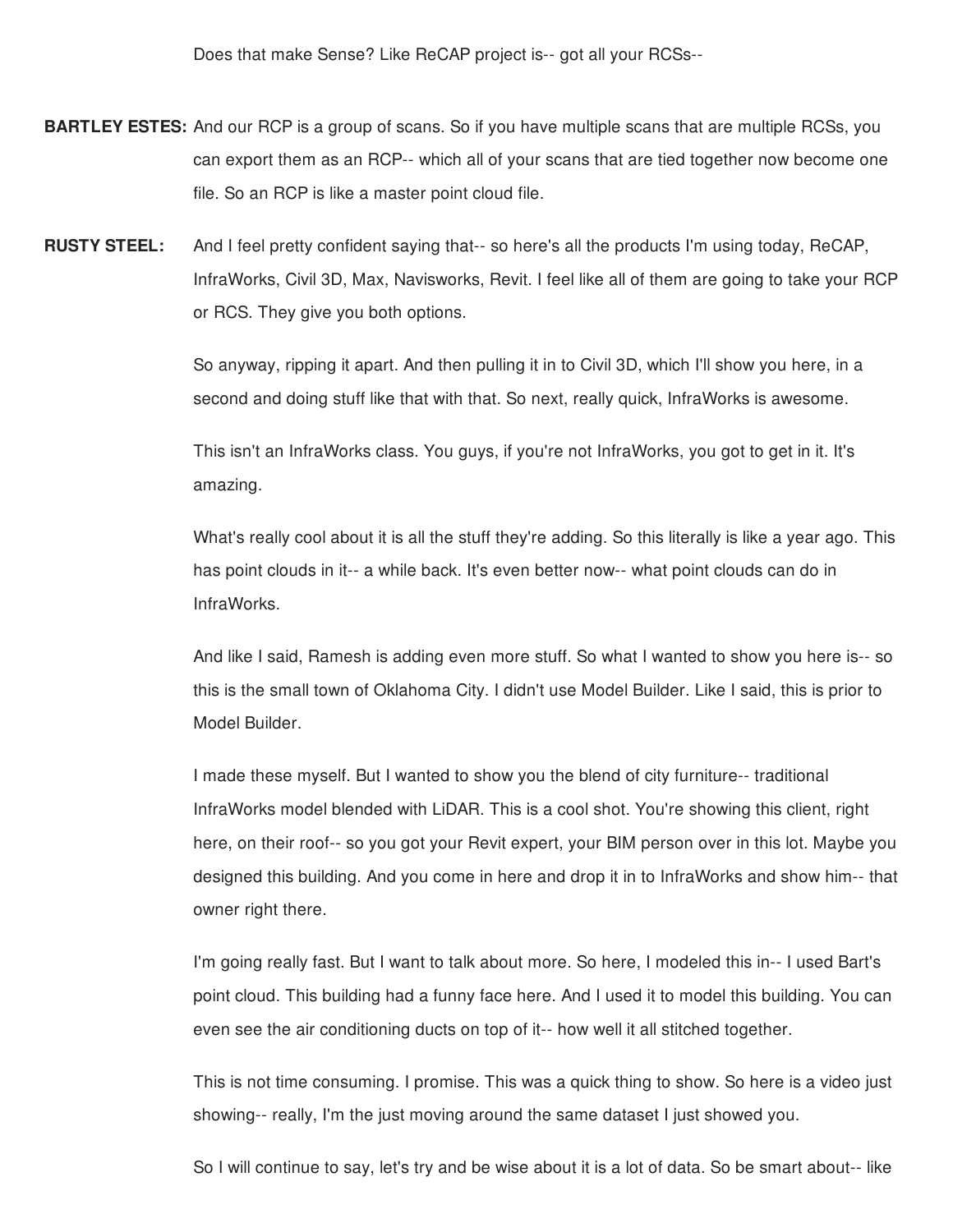in this case, I have a long stretch through there. Maybe I clip it down. Maybe, I don't need to show that whole run of the point-- to minimize. So here, I was just trying to show you traditional InfraWorks modeling I did there. And then blending it with the point cloud over here.

It's pretty neat. I don't know how well this video will show it, but we drew the-- we're coming in here with conceptual design. Let me see with my laser. You can see it's two lanes with parking there. Well, here, we can come in and we can say, what if we were to make that four lanes. How would that fit and everything. So pretty neat that you can do that. This video-- I just want to-- I feel like I need to show you guys if you don't know how to pull the point cloud into these products.

So it's all I'm showing you here is-- one thing that's neat is InfraWorks is drag and drop. At the time, this wasn't drag and drop. So I want to show you everything resides in this data source's bucket. That's what I'm clicking on over here.

So whether it's buildings I've made there or aerial imagery or whatever it is, that's where everything lives. And so I'm showing you here how to insert the point cloud into it. And don't forget, what I'm showing you here is to go right click on it and go to Configure. And make sure you configure it to your coordinate system. You have to do that every time.

So really quick in InfraWorks. So even quicker-- I apologize, but for time's sake-- in 3ds Max. But again, this is what we're doing with point clouds. So if you're a 3ds Max guru, you're more than me. But I have used it. I made animations, make renderings, all that stuff.

You can bring point clouds into it. But can you pull them into in InfraWorks and do a fly-through in it? And is it maybe faster? Yeah.

So I don't know. It's up for you to decide when you want to use it. But I just wanted to show you that. It does do a good job of pulling it in. But I'll tell you, I've made renders from point clouds. And they sit there and bake, and bake, and bake.

But of course, if you're 3ds Max expert, you probably have some rendering farm on where you can shoot your renders off. But we don't have that. So just be smart about what program you use. And Civil 3D-- you can pull it in.

I'm going to show you Navisworks here. I apologize for going so fast here. So Navisworks- you can pull it in. If you guys know Navisworks at all-- bring in your Revit model.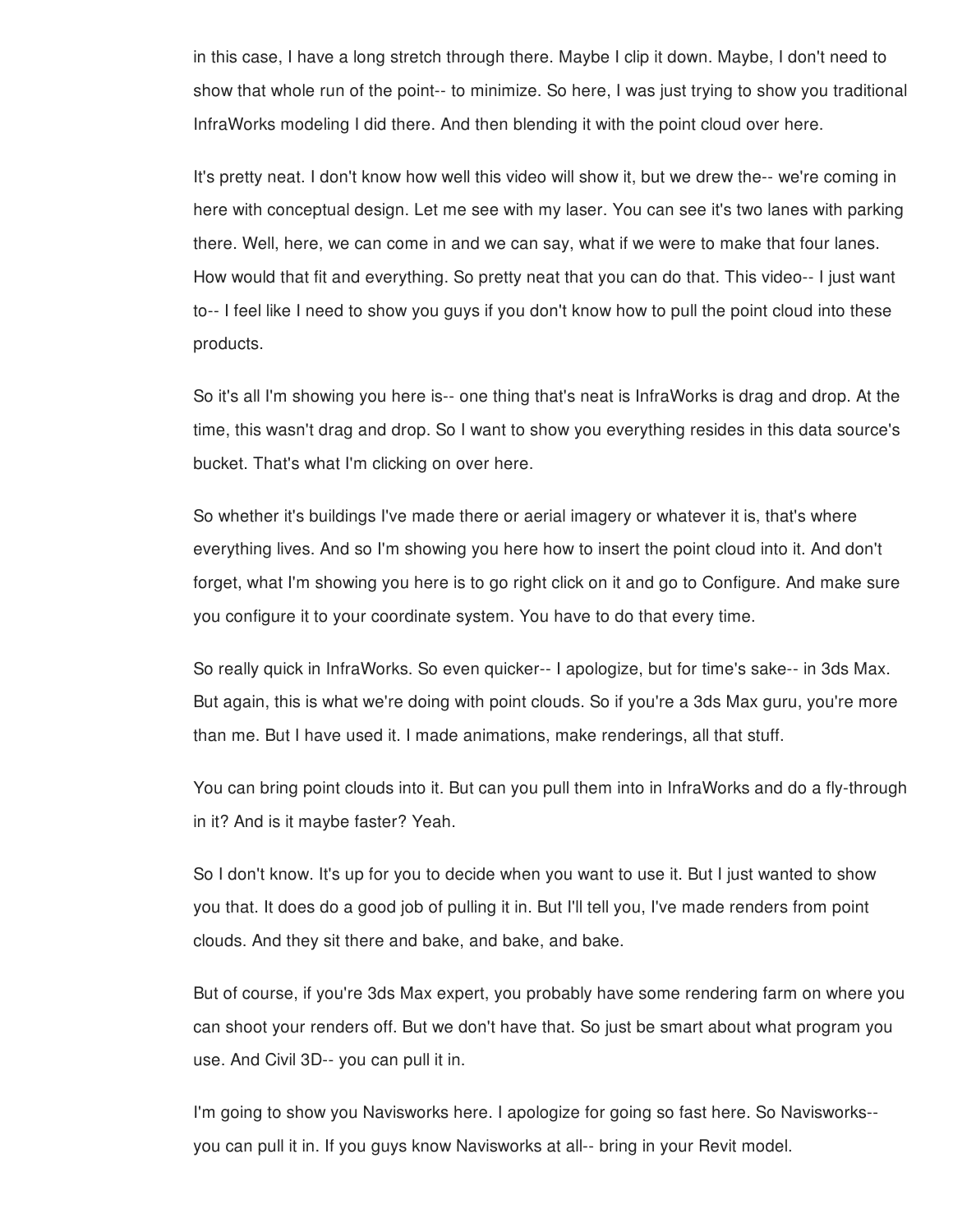It's awesome. You can do schedule, timeline, or animations. But it's neat just how good of a point cloud viewer Navisworks is. Pull your CAD file in here with it. So Navisworks. Revit, not going to spend a lot of time on it. Felt we were running late. I apologize. I'm going to look here.

So Revit. Do we have any Revit people or is this mostly transportation? So we showed it before, but its awesome the detail. I don't know. Maybe you don't need this much detail. But being able to see the ducts, and the beans, and stuff. I showed this video here.

I'm not a Revit expert. They're back home in Oklahoma City. But they're using it. They actually needed to show me. I was like, hey, can't I pull it back and forth and basically section the Revit? I know that's super simple, but--

**BARTLEY ESTES:** Calling back home-- how do I import LiDAR point clouds again?

**RUSTY STEEL:** Why are you at AU?

- **BARTLEY ESTES:** I'm supposed to show it tomorrow. Can you tell me how to do it?
- **RUSTY STEEL:** No. But I mean, it's pretty neat. I don't know. You guys are the experts in this field. Does it make sense for you? Sometimes, maybe so.
- **BARTLEY ESTES:** But the point cloud I had earlier with all the duct work-- and again, I'm not an MEP guy I don't know exactly what you use it for. But being able to have that point cloud with all of your duct work in there made of points that are survey points-- I can only imagine how much you can do with that.

**RUSTY STEEL:** I hear from that group that well, we'll just go out there and pull tape. That's how we've done it forever and that's we-- and write notes. Well. OK. That's fine. But if this becomes so affordable-- why not use it? Why not have all the imagery and everything?

> So I'm going to dive into Civil 3D. I'm going to really fly through this. But I want to just show you guys-- so this whole point of this class was meshing multiple models together, right-- if we go back to the beginning.

So we got to get that proposed model built from this, right? So one thing I wanted to touch on really quick is-- what is the word I'm looking for? Decimating. That's what I was trying to use earlier.

So let's be smart about how we decimate our point clouds when we work with them. So if you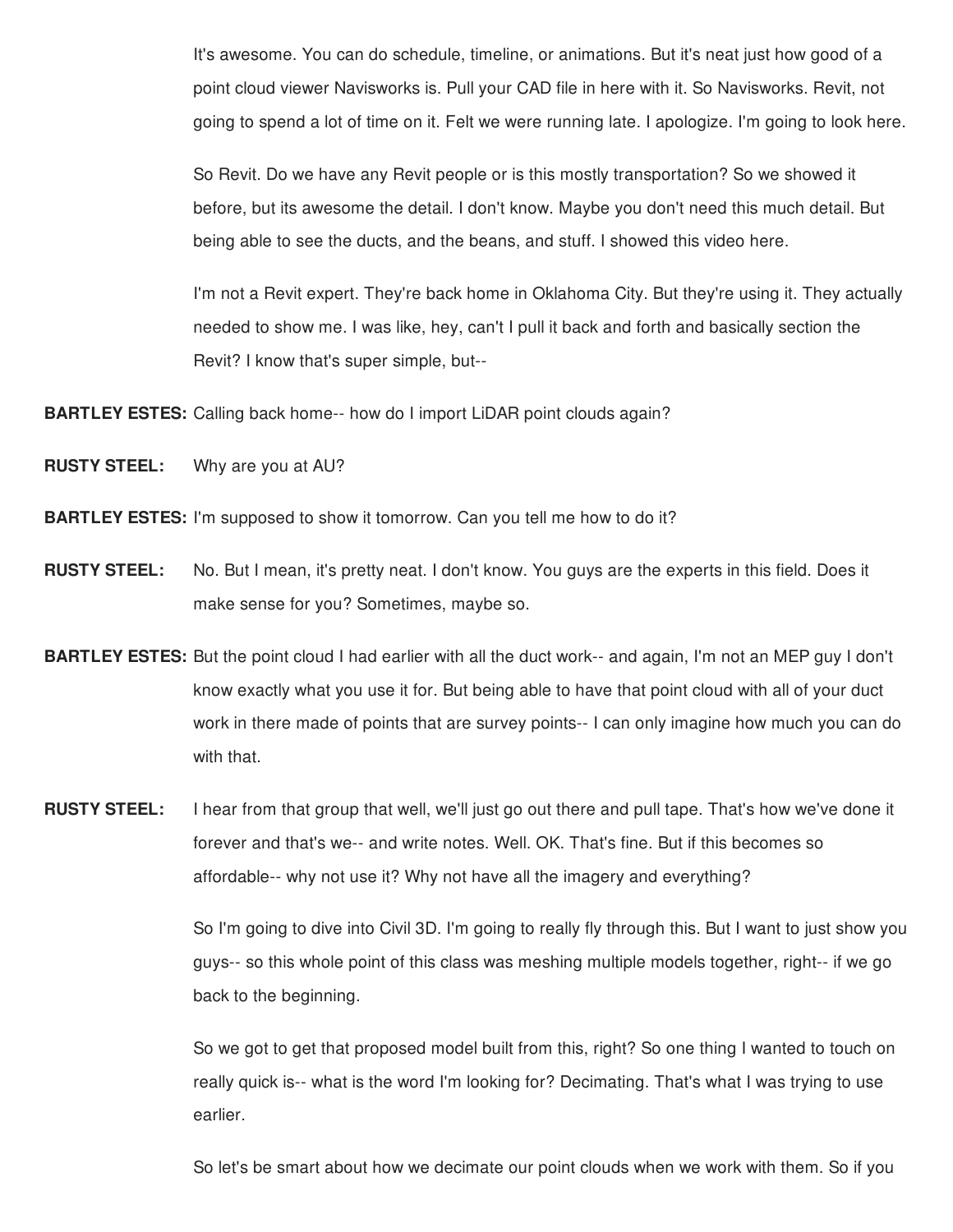were doing this job-- so you see the existing shoulder here. We're going to rip it off. We're going to put an extra lane-- scab on a lane. Scab on a shoulder. And tie it back in.

Well, maybe over here on this side of the road, I don't need that high density surface model over there. So just think about where I want to use. And so what this video is showing you here-- it's just a small example. But I just wanted to show.

So the green triangles that you saw right there, I had already generated-- so here I'm showing you how to bring an RCP or an RCS into Civil. If you haven't done it, let me show that over time. It's really simple. That's the great thing about it is it's super easy.

So you go to the Insert. You go to Attach. And then you just go find it and pull it in. So like I said earlier, these RCPs and RCSs are just like xrefs before. They literally reside in your xref dialog box. So you can unload them, reload them, clip them, stuff that. That's what I'm showing you here.

But what I wanted to say as far as decimating the point to surface models-- so right there. Those are 1 foot triangles, the green. But maybe, for whatever reason, on this lane on the right, I only need 5 foot triangles or something.

So all I'm trying to get at here is, we, as a company, are trying to be wiser about-- we don't want to just blindly accept the point cloud, throw it in there, and then complain about how it's bogging our machine down. Some of that's on us. We just need to be smart about how we use this software.

**BARTLEY ESTES:** When we first got into it, we ran into-- we had all of this data. We had all of this LiDAR data. And we were so gung-ho. And we were like we're going to use all of it. We're going to use all of it because we have it and it's awesome.

> But when you do a long highway corridor. And at the right-of-way behind the fence you have, Jim Bob's field that is flat as could be, I really don't need a 3 inch triangle. I don't need 6 inch triangles out in this field. We could get way more sparse because there's not a whole lot going out there.

**RUSTY STEEL:** So this is a real time video. Look at how small that point cloud is or how quickly it pushed it out. But let's be honest. If you're doing a mile, 8 miles, whatever, it's going to take time.

And if you guys have done this before, it pops up a bubble in 2016, now. And it says, hey,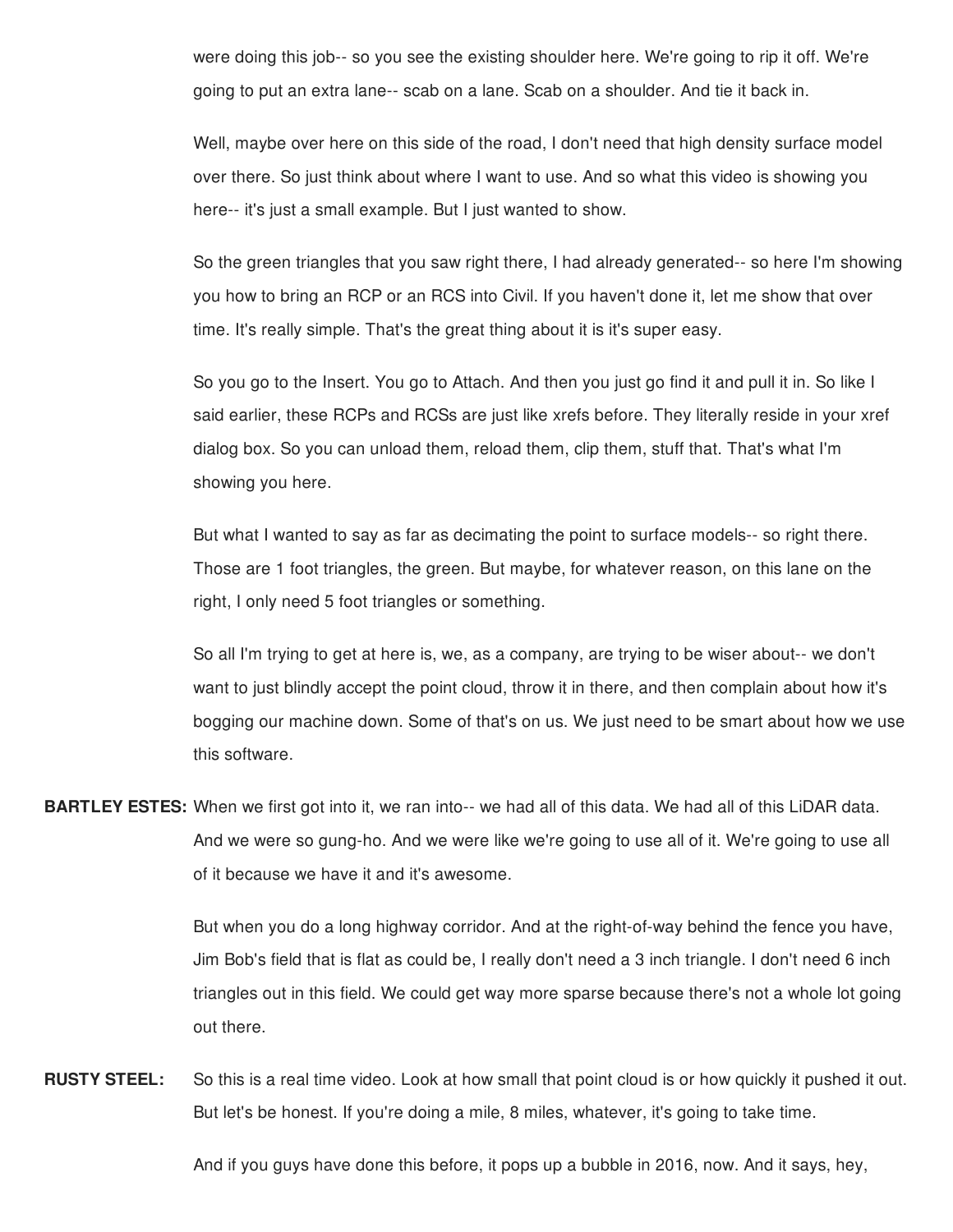we're processing it. Keep working. You'll see it here in a little bit.

But it's all based on how much you push into it on how long you're going to have to wait. So we had this happen earlier where-- we're pushing our projector to its limit, I think, on these videos. I don't know why it's doing that.

So here all I'm showing is the 1 foot triangle surface and the 5 foot triangle surface I was just showing you. I was cutting a quick profile and just showing you. You see them both. And obviously, they're giving you different results because one is more dense than the other.

By the way, that's exaggerated by 20. That's a profile. That's not a cross section. I should say it's stretched by 20. I felt like this video was going to show you one more thing. But I'm going to move on.

**BARTLEY ESTES:** [INAUDIBLE] don't want you to show anymore.

**RUSTY STEEL:** So this is another Civil 3D video really quick. So I've basically fast forwarded literally minutes- like five minutes. All I've done now is stroke alignment and cut cross sections, sample lines. And there are cross section sheets.

> There's the example I was showing you with two surface models. One's the bridge up in the air. One's the underpass road there giving me the ability to show the cross sections like that.

What I was trying to show you here-- this is kind of an interesting thing-- is notice, there's actually a northbound bridge and a southbound bridge. Notice how it closed that.

Well, once again, that's because I didn't break those into their own surface models. Remember, Civil 3D is going to try and close that gap. So that's another thing to keep in mind is you probably want to have that one bridge be its own surface and this bridge be its own surface so you don't get that fake-- it doesn't try and close that for you-- because it's trying to do quantities. At the end of the day, it's trying to do earthwork.

So here's the next video, which is literally a couple minutes after that where I have my assembly. We're really big on style, settings, and templates. So everything-- the assemblies are already in there. I don't have to go find things and pull them around.

So all I did here was, with that profile, I threw an assembly on it, made a proposed model because where I'm trying to do with this as quickly as possible is AMG ready proposed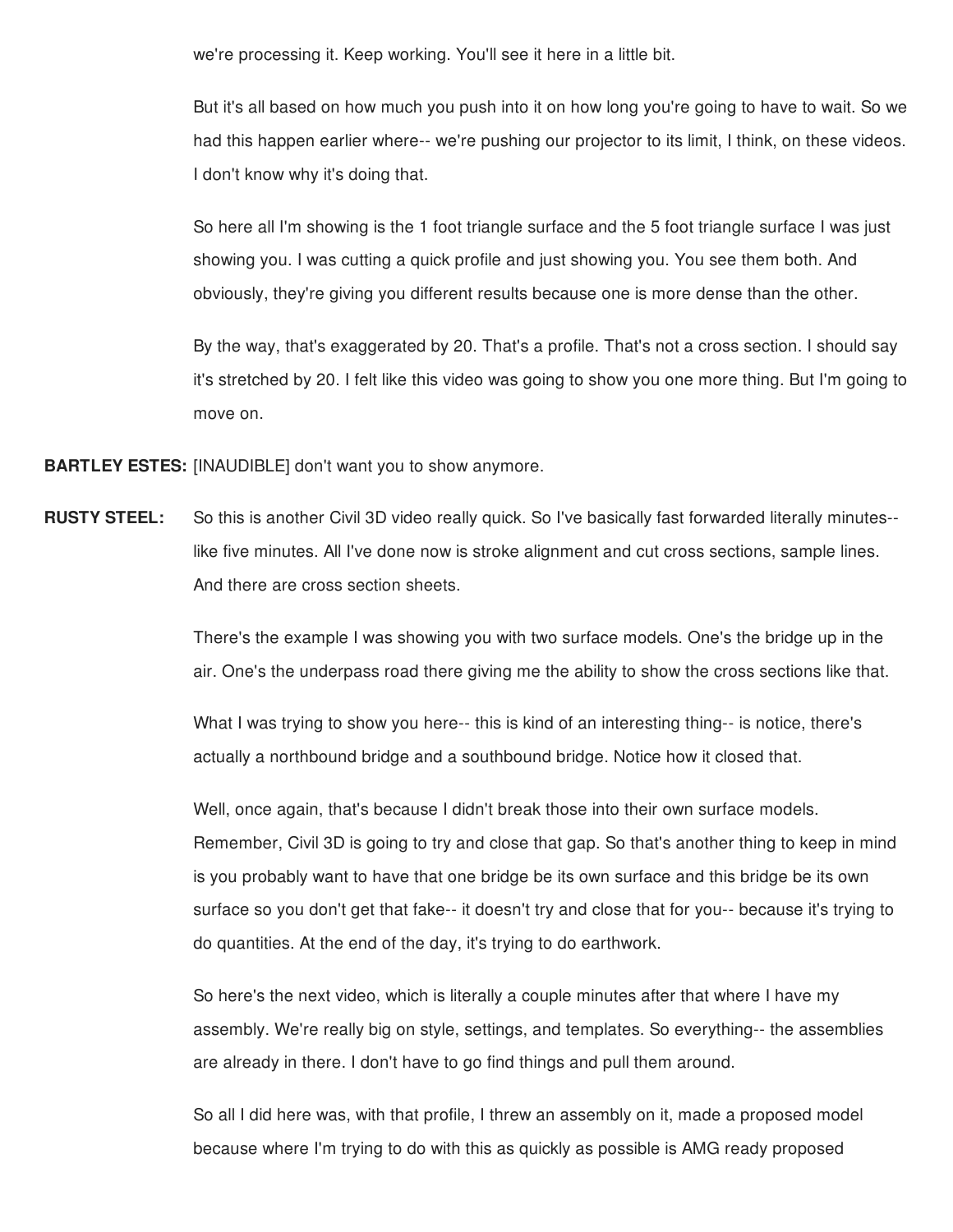models. Existing model meets proposed model. Let's feed it to this grader. And let's go to town.

So this is the next part of my spiel. Honestly, it took Bart a day to collect it. It took him less than a day to do his massage. He hands it to me. And in a couple hours-- here I am. No exaggeration. So really quick, everyone knows what AMG is, right? Raise your hand if I need to tell you what AMG is.

**BARTLEY ESTES:** This is a safe room. There is no judgment.

**RUSTY STEEL:** So really quick. So there is a tripod over here on this job. It's got a GPS on it. It's communicating with these. And based on our digital model, that we made in Civil 3D-- that smart intelligent model, it's telling these to lift this blade and to grade the site for us. So automatic--

[INTERPOSING VOICES]

**BARTLEY ESTES:** It is building the project from your model, which is why it is crucial that you have a good model.

**RUSTY STEEL:** So when you shoot down to 0 elevation, they're going to grade to the center of the Earth.

**BARTLEY ESTES:** That thing's going to dig to the core.

**RUSTY STEEL:** So that's AMG. So we've done this presentation-- so in our area of the world, our DOT is with EDC, Every Day Counts. FHWA. Everybody's ramping up on this 3D modeling. And so we did a presentation. And that's where I snipped a lot of this from.

> So I want to really quickly give you some-- what we're running into as we're starting to use this technology because I think it really fits in with the whole BIM in the transportation world. So this first one is traditional. This is a corridor. I'm showing you it in a different view. But sections every 100 foot.

Notice the smooth pretty ditches. It works great. Well, here, I've draped it over what the contractors that we work with-- what they're saying they need. I want to show you here, these are 10 to 12 foot, here, from this point up because that's in a horizontal or vertical curve. And they want even higher frequency at that point. But when you hit some of these tangents, they told me you can back it off and be at about 25 foot there.

But 100 foot is not going to work period. So I'm just showing you that. And so what I want to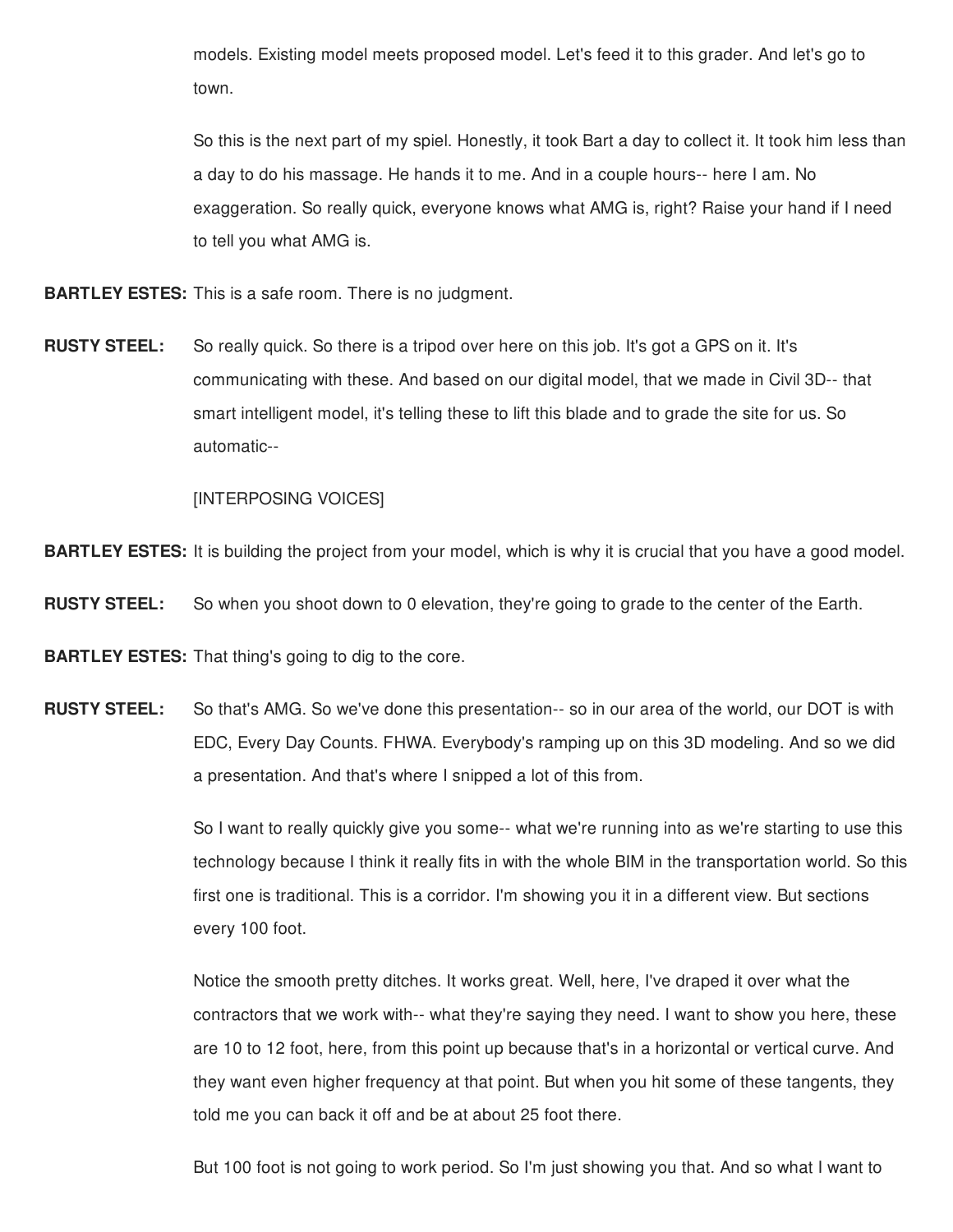point out are things like this. So when we go from the 100 foot to the 12 and a half foot frequency, we're running into issues like this. And they're not hard to clean up. I just want to point out what they are. So as you start doing this, you can see them also.

Ultimately, those corridors are building as these proposed surfaces. That's what we're handing over-- DXFs. So here's the 100 foot triangles. Nice and pretty. This is the same example. But here is the more frequent or dense propose triangles that we're feeding to the grader that we need to clean up.

And it's really simple stuff. It's let's just taper this ditch together. And it needs to look something this. That's one example. Here's another one. So this one's kind of interesting. That's a hole. That's a vertical straight drop off because we're doing a 3 to 1, 6 to 1 lay down.

And we're going straight to a 3 to 1, like at a guardrail. And again, we need to transition better. It's all it is because, once again, we're virtually constructing the project in the office so the contractor doesn't have to clean up our mistakes in the field, making everybody's job easier.

So there's that example. Clean that up. Really easy. It's just finding them and being aware of them. So here's traditional 2D world.

We are doing a ditch realignment or a channel realignment. So we got-- if you're thinking BIM, you've got your right-of-way issues, your utility issues. Let's look at it three dimensionally.

It's going to help us design it. If I'm thinking AMG ready models, I'm going to go, whoa. On the cross sections, this section, right here, looked great. I couldn't tell anything was wrong with it.

But when I come in here, I'm seeing vertical faces. I'm not tying where I think I should be tying. And some really easy clean up.

And our cross sections still look great. But we've got an AMG ready model. So I just wanted to touch on that. I think I showed this earlier, but existing surface, proposed surface. The brown one was prior to wash out.

Not that long ago in Oklahoma, we had some serious rain. I think everybody did. And this creek completely washed out. So then they went and LiDARed it after it got washed out.

And then we did-- OK, we need to redo this. And we need to riprap and all this. And we were able to quantify, do all kinds of things, tie it all together, and make an AMG ready model.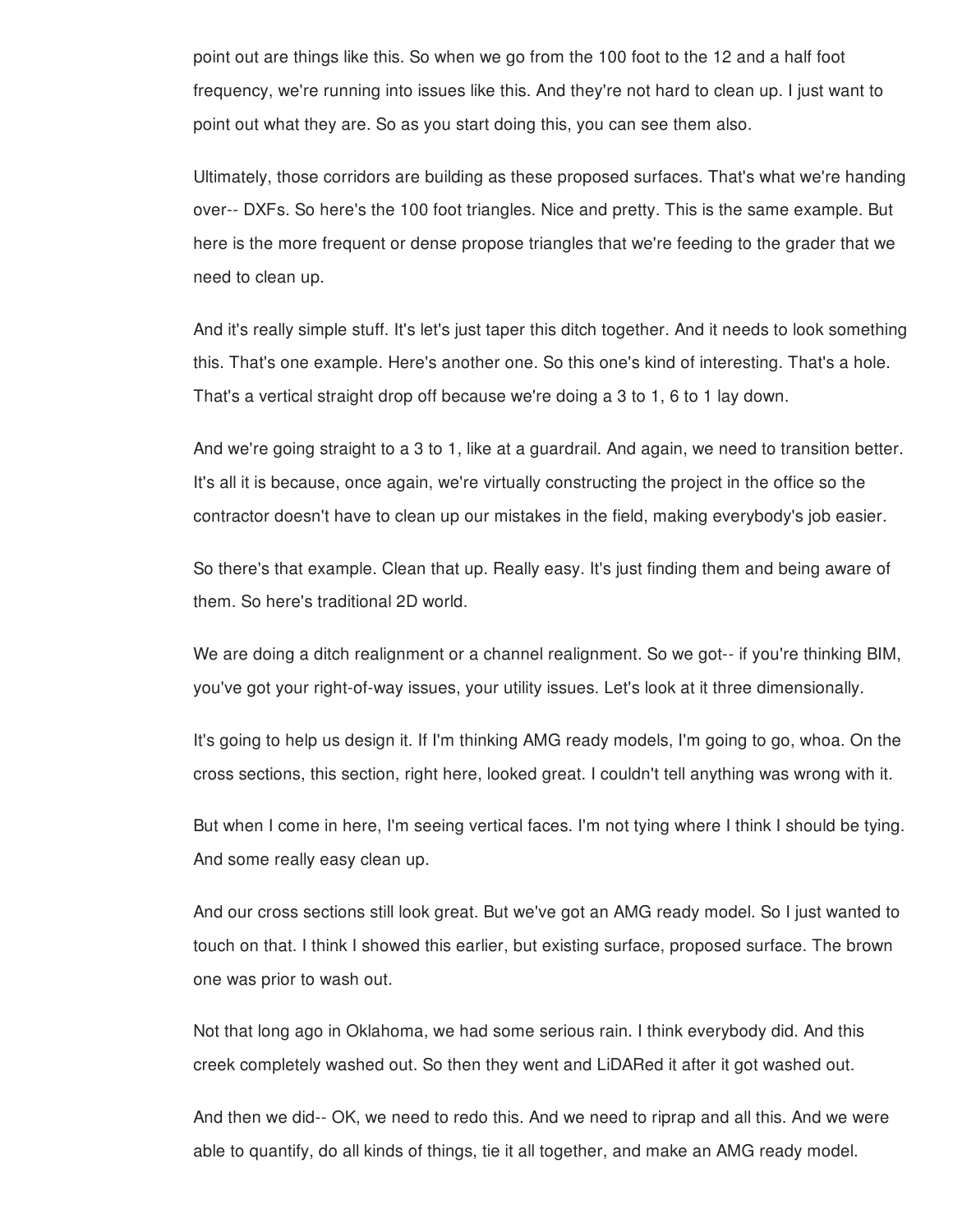So this is really silly, but I feel I wanted to show sparse data-- so decimated versus dense. So traditional 100 foot triangles. It's kind of what I was just talking about. In the red, I'm trying to show you 100 foot proposed and how we've always done it.

And I just want to show that, well, what's really going on. I know this is still an exaggerated- the existing ground, as we all know, is not just interpolating between those [INAUDIBLE]. There's more information. So there's error there, obviously.

And so, I feel we're never going to eliminate all that error. But we need to eliminate it as much as we can. That's what the contractor is trying to do. That's why they want 10 foot sections or 12 foot sections. But we're never going to eliminate all of that assumed interpolated error because we don't want to go to 1 inch proposed surface models. Their graders aren't going to be able to handle that.

So we're working with something like a 10 foot proposed triangulation model. So people go, yeah, that's great and everything, but dirt is dirt. I got a buddy that says, it's just dirt. That's what he always says. And I agree.

So I've done projects where dirt has been significant cost. So I think it is important on earthwork. But what about hard surfaces? What about-- so on this example, if we're going to rip all this out-- the one told you earlier-- and come in. And you're going to do stringless paving. Would you rather tie to this much data or would you rather tie to someone on the back of their four wheeler taking continues topo every 10 shots?

And by the way, you've shut down traffic for them to be able to do that. So again, it's just thinking about applications and how you want it. So here's one that I ran into the other day where, at that point, right there, is where our alignment and profile starts. So we don't have a good shot-- a good elevation at our hard surface tie in on a ramp. This is a ramp we're scabbing in on an interstate.

Would you rather be working with sparse data or dense data to where, again, you're not eliminating all the error? But at that tie in point, you know you're not going to have a dip or a bump-- you can feel confident about that.

And yeah, can the contractor clean it up in the field? Yes. But we're trying to eliminate that. And on my thought of be smart about when you use too much data-- obviously, I should have- - my dense triangles probably should have just been where I need them there. And out here,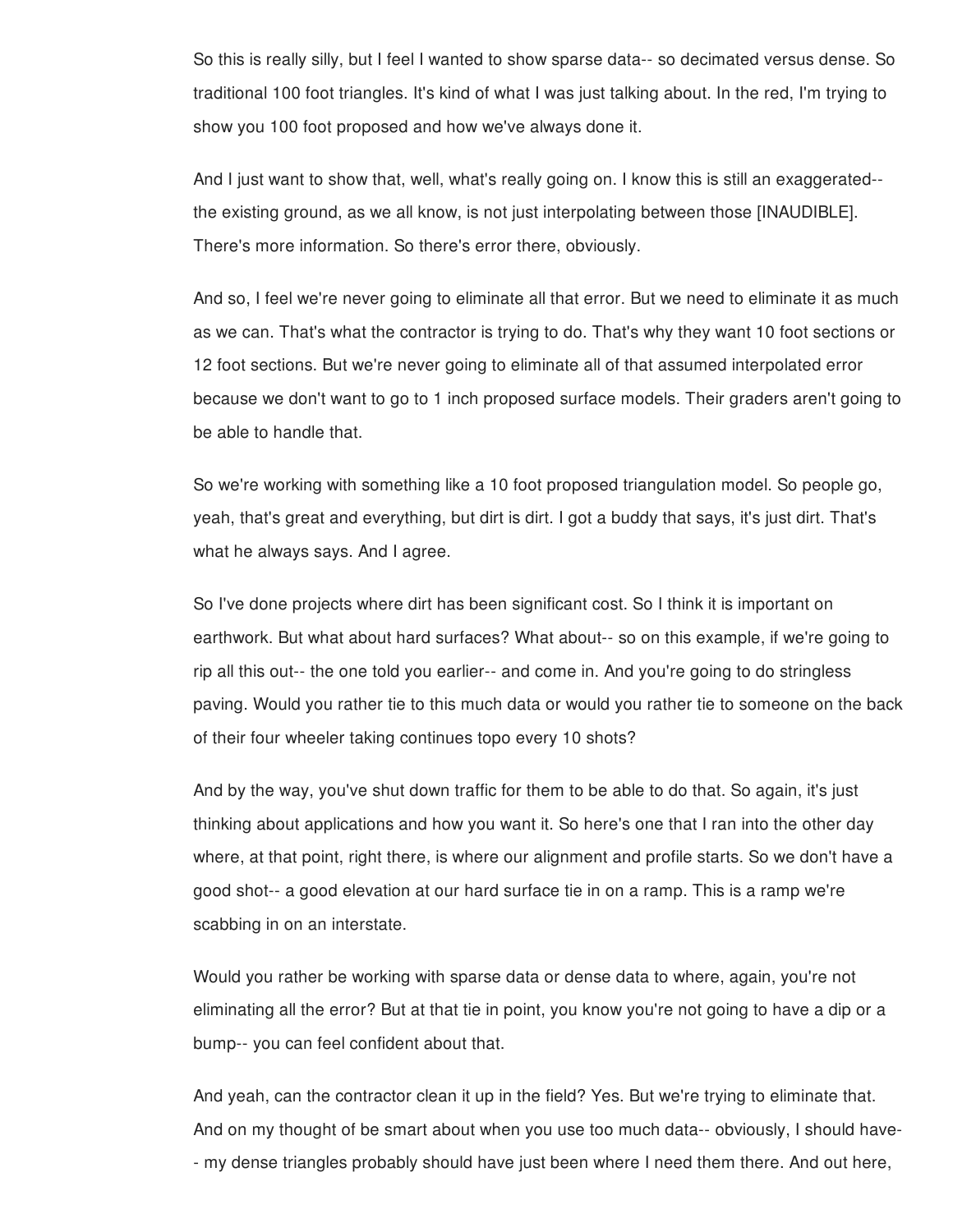maybe I don't need all those triangles.

So here, bringing it all together, bringing our AMG proposed model together with the existing- so one thing I wanted to show you guys-- I know we're running late on time-- So this was an example of a project we did where Bart went out in LiDARed it. This is, again, two day turnaround.

He went out, LiDARed it. Because he has the cameras and he's getting georectified pictures, we created that colorized point cloud that we talked about. I had all those photos.

And he also creates a log. He has a photo log. So each picture has a number.

**BARTLEY ESTES:** It's time stamped.

**RUSTY STEEL:** It's time stamped, but it's also long stamped-- or x-y. Whatever you want to work with, you can convert it. So it gives me this log.

> And it's just an ASCII file-- if you guys know anything about ASCII files. So I take that ASCII file and I dump it in to Civil 3D.

> And so I literally had a shot with a picture number all the way through this project. So I have a colorized point cloud. And then, I have all the shots that show me every single picture he took exactly on the project where those were taken because-- what this project is, to tell you, is it's a pavement study. It's a pavement rehab.

And traditionally, as you guys know, they would have gone out to the site, pulled off the side of the road, taken some pictures, and then tried to find out where those pictures actually existed. And then try and make some-- do some plans from that. Or make them some assumed design suggestions for the DOT.

But what we were able to do is tell them exactly where every single photo was at. Like I showed you earlier, have Civil 3D up on one screen. Have the photos up here on the other screen.

And we literally went through-- we told them where you're slot stitching, where you're doing partial plan or placement, where you're doing dowel bar replacement, and where you're doing full panel placement. These pictures are so good we could even see the cracks in the point cloud-- and I think I tried to show you that on that last screen-- to where we could recommend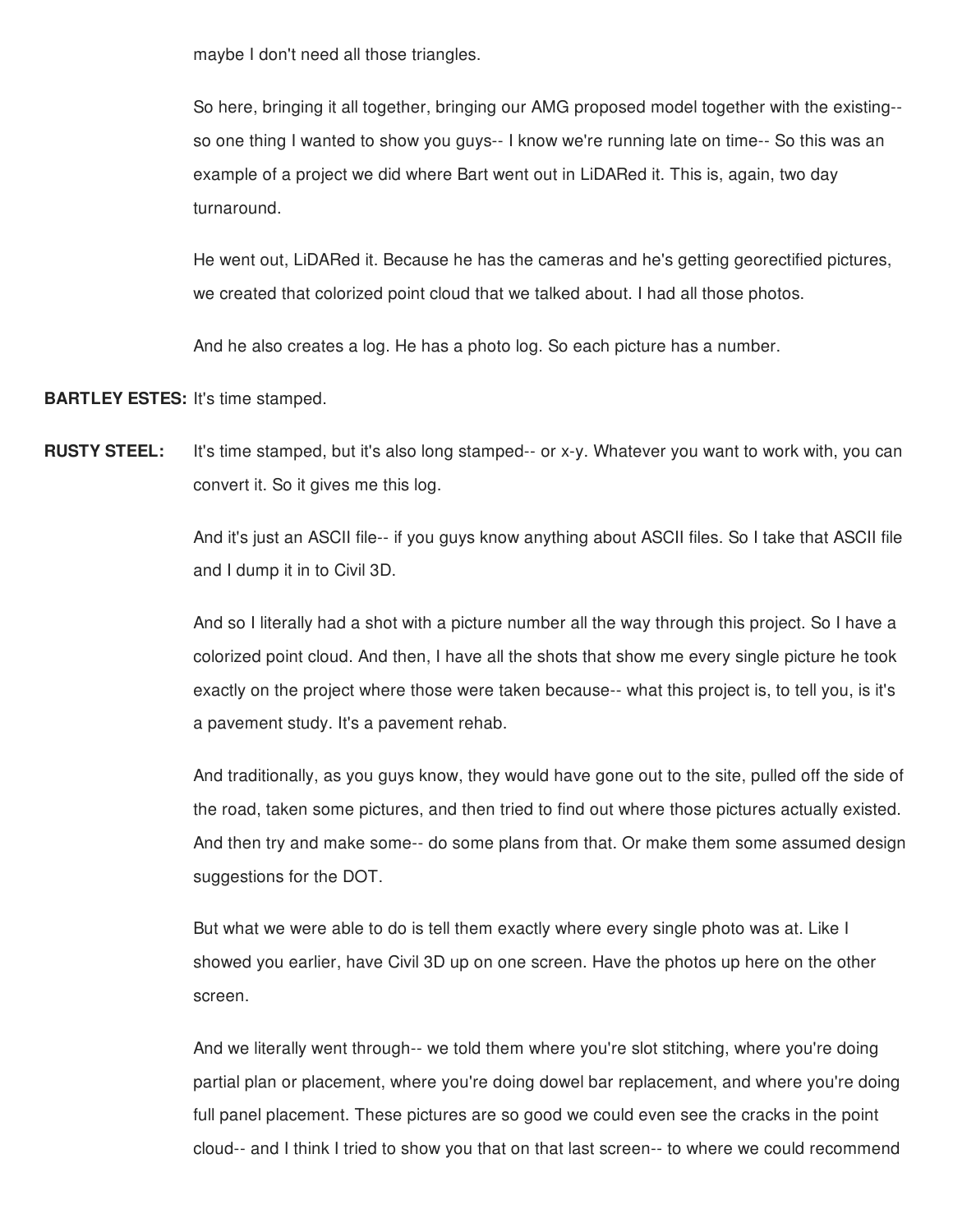to them exactly-- and the other thing I want to point out on this is-- so we went through.

We clicked in CAD. We dropped a shot. We told them whether it's an SS for Slot Stich, whether it's this, whether it's that.

With this next shot, you'll see. It gave us-- so right here, you see it says SS. And it also has station offset and side. So that report that you're seeing right here-- I just want to be clear on this.

This report which, is-- you saw, I keep scrolling down. We made this in one click. We generated the whole summary table in one click because we told it, when you're slot stitch, you're this quantity because we know that quantity. And so we were able to generate this whole table just like this by using this technology, by blending LiDAR, bringing it into CAD, using them together.

And this project isn't done yet, but what we've been told by the DOT is it was probably going to cost \$4 million dollars. And we think by using these ideas and technology, it's probably going to cost like \$2 million. That's all we're trying to say is here is-- let's think about this technology and how we can use it to do new things that we've never tried before.

- **BARTLEY ESTES:** We're not even saying the way that we did it here is the best way. That's what we came up with on the fly. The DOT approached us and said, can you do this. We said, yes. And we went back to the office and we said how are we going to do this. And we had to figure it out on the fly. And so we're going to iterate on that process.
- **RUSTY STEEL:** And when we told them we were going to do that, they were like, what, that's crazy. But of course, you save them \$2 million. Now, they're like, so we want to look into doing this every time.

## **BARTLEY ESTES:** Where do we sign?

**RUSTY STEEL:** Yeah. So back to this one screenshot as we wrap up here. Existing, blending with proposed. So obviously, these kind of things show me my existing slope here-- which, this is an interstate-- I got to keep it as is.

> This is an off-ramp. Maybe, I need to have a retaining wall here. Or maybe I need to be raising my profile of my off-ramp here.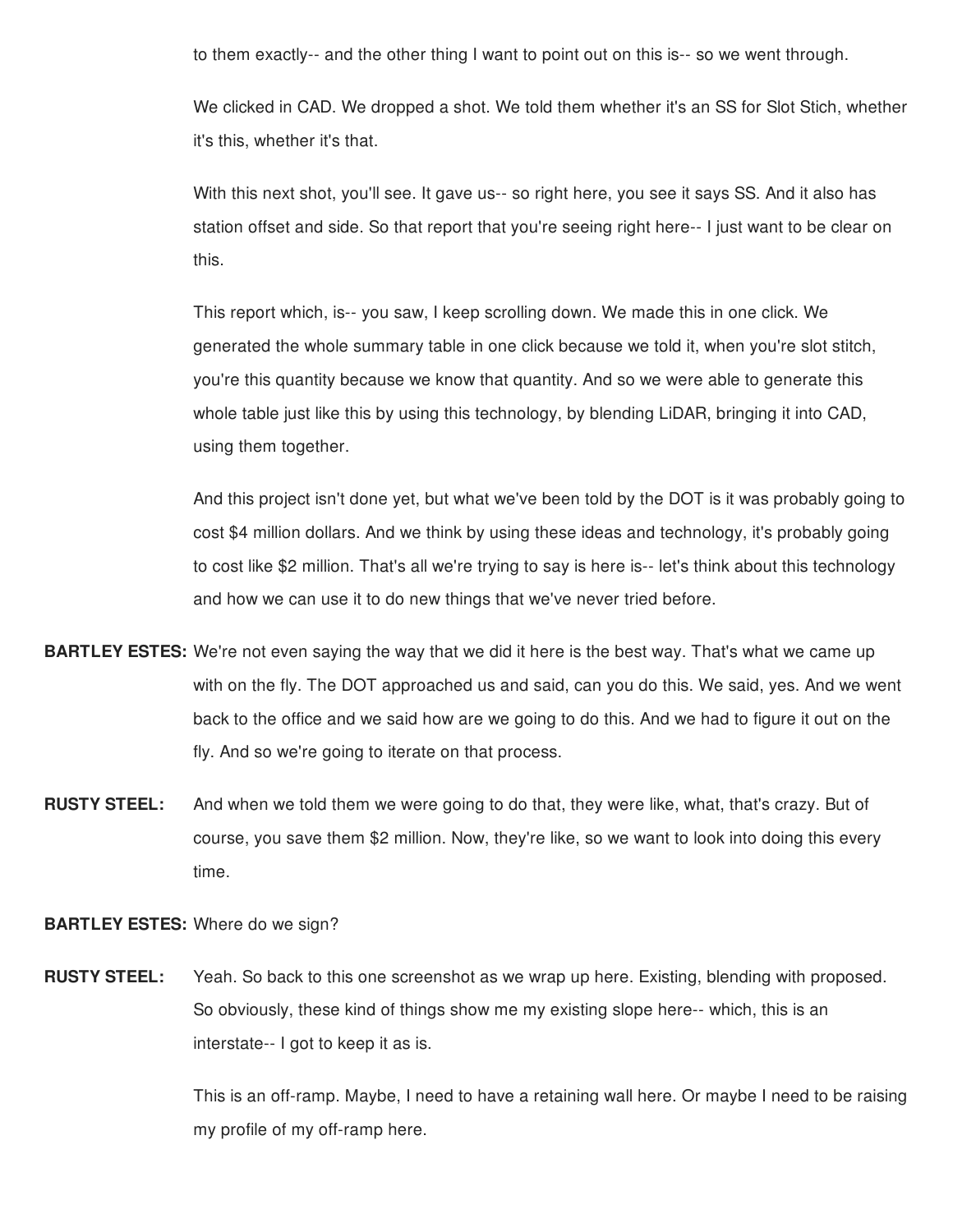And can you do that with cross sections, how we've always done it? Yeah. But what are you going to do-- 1 foot cross sections? Why not get in here and use Civil 3D the way it's meant to be used.

Again, I just want to reiterate, it's a lot of data. Yes. But clip it. Decimate it. When you make your surfaces from it, decimate it.

What fits-- like you said, Joe's field over here. Do 20 foot triangles out there or 100 foot triangles. Let's try to be smart about how we use it and what ways because it's here, and we got to use it. It's great. We can do things that we could never do before.

So to wrap up, I just want to say that I think we-- our goal here is to teach you more about LiDAR. Wherever you were at in your LiDAR world, I hope you learn a little bit more about it. If you want to ask questions after the fact, like the technical ones we were talking about before, hit Bart up, please.

**BARTLEY ESTES:** I'll nerd out with you. Come ask me some nerdy questions. I'll get nerdy with you.

- **RUSTY STEEL:** We hope that you learned how we're using LiDAR as a firm that collects and uses it, and the different products we're bringing it in, and why we bring it into those different products. And then how we're building those proposed models so that we can mesh it all together to where we're eliminating as much error we can to virtually construct the project in the office.
- **BARTLEY ESTES:** So with that, we have probably 5 or 10 minutes left. Does anybody have any questions off the top? I'll take all LiDAR questions. Design questions and go to him. I'm not your designer.
- **AUDIENCE:** I'm sure this has been asked. But what about dealing with you're out there with a tripod, and you've got giant, 500-acre pastures with a foot of high grass? I want natural ground, and not only scan the top of the grass. So what do y'all do with the software to remedy that?
- **BARTLEY ESTES:** So that's the type of job that we would traditionally used aerial LiDAR for because we want to get a [? nadir ?], top-down view of the ground. Proprietary softwares that come with LiDAR sensors have algorithms that filter the data.

Like I stated earlier, because we're using lasers, it will penetrate tall grass more than you might expect. The points on the grass still exists. And so by using a macro-- a filtering algorithm-- you can actually tell the computer, the only points that I want are points that are bare earth. And it will go through. And it'll wipe them all out, put them in a different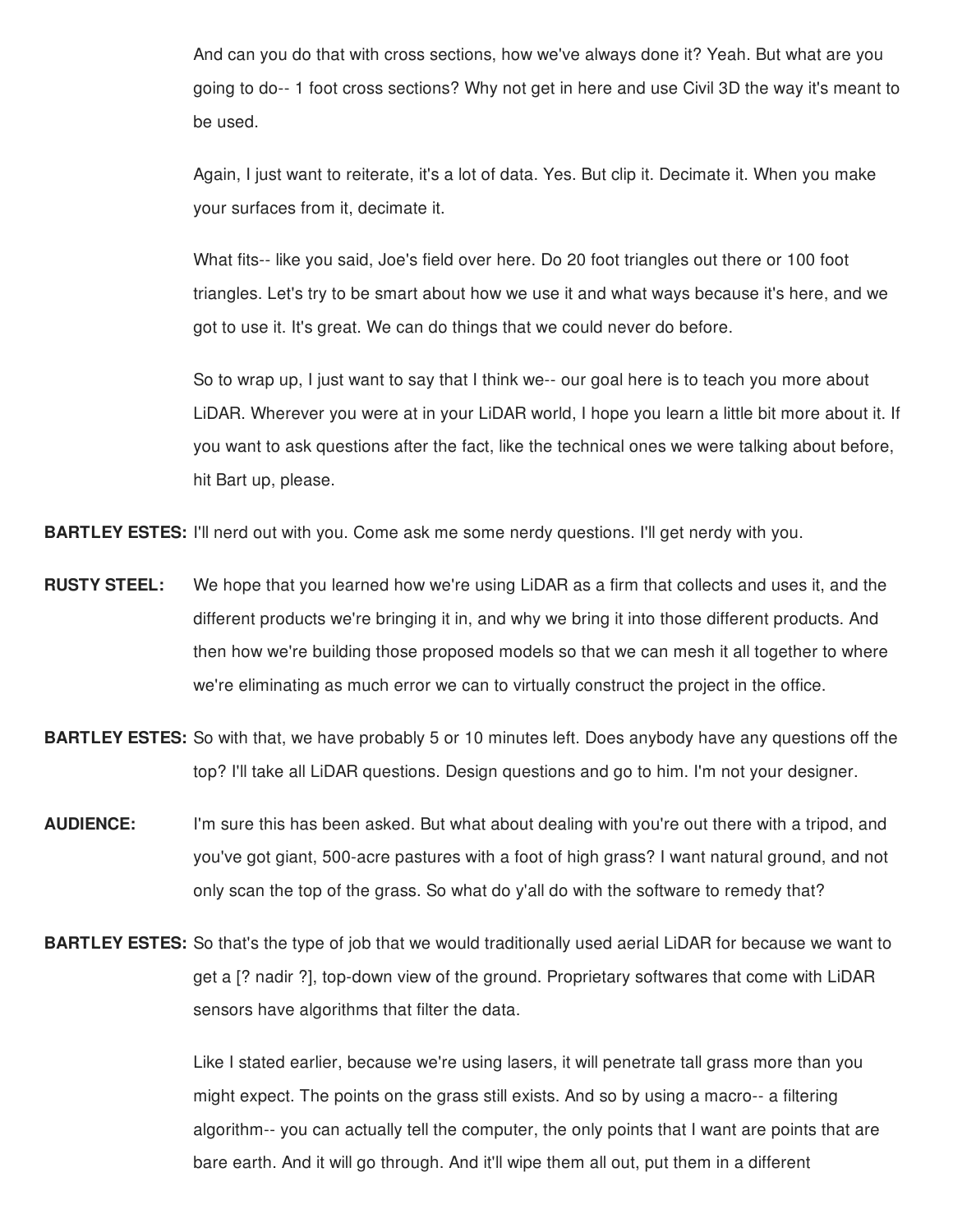classification.

You can look at it. Approve it or disapprove. If you don't like it-- you think there may still be a little bit of grass in there, run the same program until you're confident that that is your bare earth.

- **RUSTY STEEL:** And the geniuses that wrote those algorithms-- one of them, Ramesh-- who we worked with at his prior place-- he now works for Autodesk. And we were talking about what InfraWorks is doing. I guess, we can't go into it. But Ramesh is bringing those crazy algorithms into the Autodesk world that he did through these other LiDAR specific programs. He's bringing that into our Autodesk world. And we're going to see the benefits of that very soon.
- **BARTLEY ESTES:** Not to get too much into it. But in the InfraWorks Sandbox, they're getting ready to be able to push out existing ground models from a point cloud that you load into InfraWorks. And your existing ground model will be pushed from InfraWorks straight into Civil 3D. And you won't even have to handle a point cloud in Civil 3D. You'll have the model that was generated in InfraWorks.
- **RUSTY STEEL:** And that's already in it. So something he showed us that's really cool is the assets-- the power poles and all those things. Those are blobs of information. And Ramesh is doing things that are so cool-- where he can identify those blogs. A light post looks like the other light posts 100 feet away from it. And he can start to drop things CAD blocks--

**BARTLEY ESTES:** Automatically. It's recognizing it.

**RUSTY STEEL:** We're already saying more than we should be saying. But it's going to be crazy here in the next year or two.

**BARTLEY ESTES:** But we're excited. So here, when I came through here, I, with my eye ball had to go in and say, that's a sign. Go grab my sign block. Drop it there. Go find a light pole. Drop it there.

> The new things-- that again, we're probably not even supposed to talk about-- that's in InfraWorks is the software is going to be smart enough to say, you tell it one time, this is a stop sign. And it learns, hey, that's a stop sign. A stop sign block belongs there. It'll go through the entire dataset, find every stop sign, and drop a block.

**RUSTY STEEL:** And so he's telling us a lot of it's built in at the front end. But then, you as the person that's using this data-- you help teach this software. Like you can customize a block, you can go in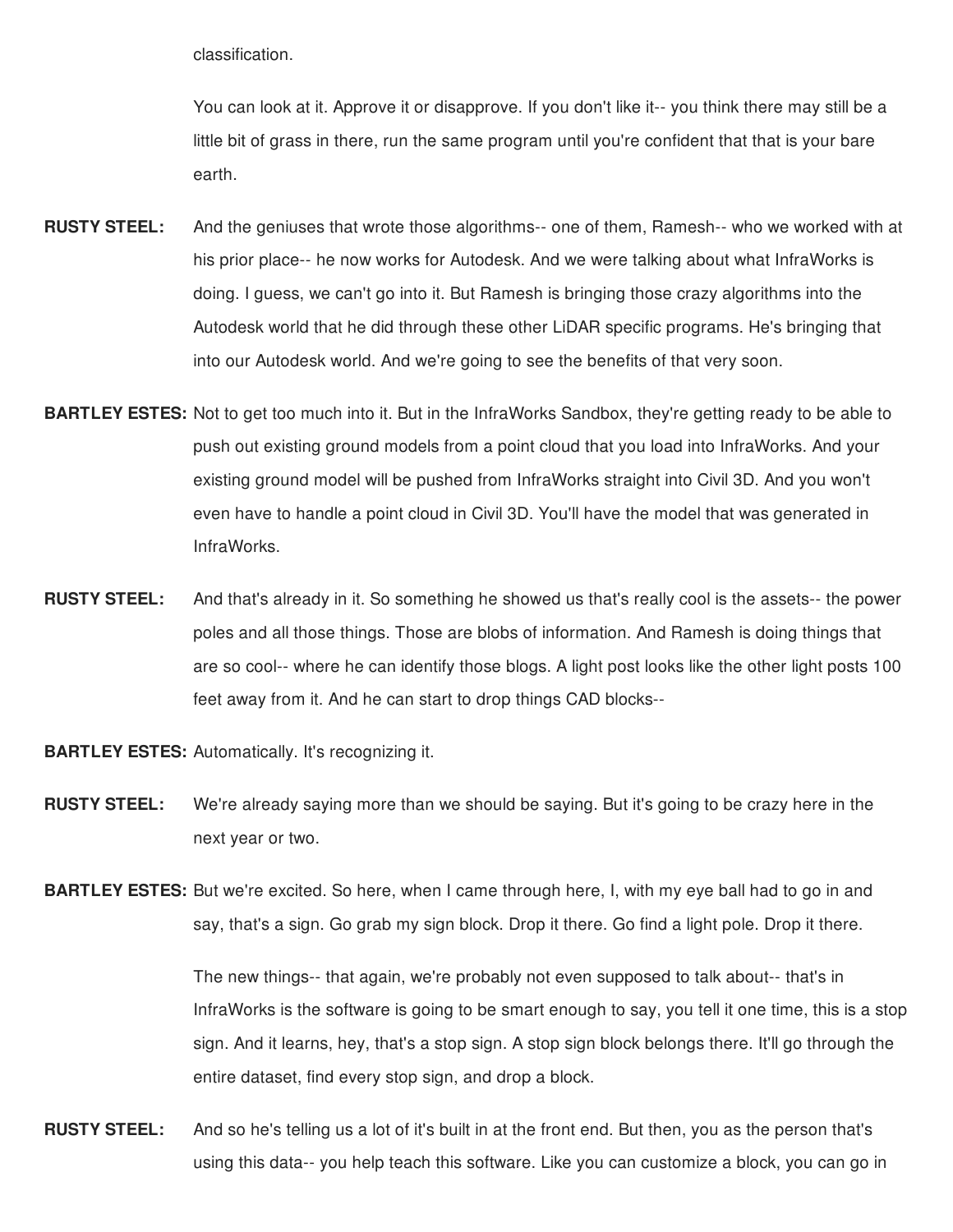and customize-- so this blob of points means this-- means a palm tree, as opposed to-- pretty neat stuff. It's crazy.

**BARTLEY ESTES:** Any other questions?

**AUDIENCE:** Is there a reason tiny things can be traced? The last two projects we used LiDAR on, I was getting files that were broken down into 20 to 50 gigabytes. And I can't handle two at a time. So I need to have traditional LiDAR. We need to show existing conditions [INAUDIBLE].

**BARTLEY ESTES:** And I would say that's completely fair.

**AUDIENCE:** Well, how big are your files? Are they that big?

**BARTLEY ESTES:** No. The last roadway project I did-- are you trying to jump in?

**RUSTY STEEL:** I was going pull one up and see.

**BARTLEY ESTES:** Typically, our per file is no larger than 2 gigs. It's usually closer to 1. I'm talking mobile LiDAR. So this is down a corridor. If you're using big-- can I ask what type of project was it? Was it roadway or a very large area?

**AUDIENCE:** Theme park.

**BARTLEY ESTES:** A theme park. So a very large area.

- **RUSTY STEEL:** So is there an opportunity to clip the point cloud down? Did you already do that?
- **AUDIENCE:** We tried to do it in 10 sections.
- **RUSTY STEEL:** You did?

**AUDIENCE:** There were about 14 including the subsections. But the point cloud was so dense, my computer could barely open them.

**RUSTY STEEL:** Sure, I understand.

**AUDIENCE:** [INAUDIBLE]. So I had to get a surveyor to suss out [INAUDIBLE] and things like that. [INAUDIBLE] so I could manage the [INAUDIBLE] and any other work.

**RUSTY STEEL:** And then again, I'm going through that, too. Again, we're not saying we have all the answers. But we're trying to-- OK, right here, I need 1 foot triangles. But over here, I don't need that. I